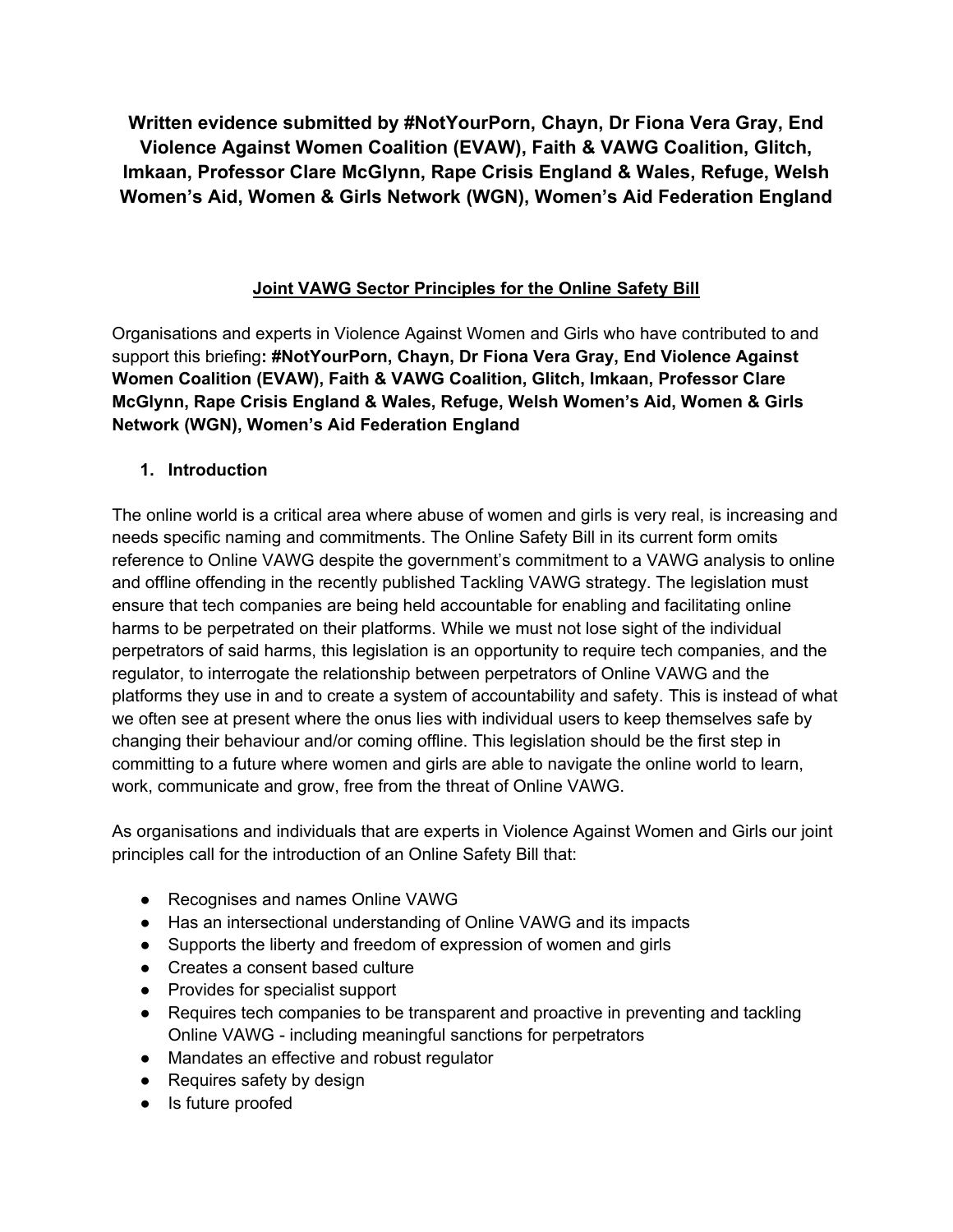## **2. Key Recommendations**

The following are key recommendations that our organisations believe are necessary to ensure the Online Safety Bill tackles online VAWG in all its forms:

- **Recognition of online VAWG as a specific harm in the Bill**, with an accompanying Code of Practice developed in consultation with the VAWG sector to set clear expectations for how online VAWG cases are investigated and clear, consistent online VAWG reporting standards for platforms. The definition of online VAWG in the Bill must recognise the intersecting ways abuse can affect different women and girls.
- **Meaningful engagement by Ofcom in their policy development with the specialist 'by and for' led sector** in recognition of the wider impact of online harms on women who experience the material and lived reality of structural inequality and discrimination. This recognition must also be reflected in the definition of "an adult of ordinary sensibilities" which should be considered within a trauma informed, intersectional and gendered framework.
- **Inclusion of all forms of image-based sexual abuse as harmful within the Bill with commercial porn websites specifically named in the Bill** and subject to a higher level of scrutiny by a regulator that is empowered to issue take down notices. Criminalisation of image based sexual abuse offences must not include a motivation requirement and anonymity must also be automatically granted to all victims.
- **10% of the revenue raised from the Digital Services Tax ring-fenced to fund specialist VAWG sector efforts to effectively address online VAWG, with 50% ringfenced for specialist 'by and for' led services for Black and minoritised women and girls.** Alternatively, 5% of any fines levied by Ofcom to be directed to funding specialist VAWG sector support services, and for 50% of this amount to be specifically ring-fenced for specialist 'by and for' led services supporting Black and minoritised women and girls.
- **Transparency reporting to include a separate VAWG category and a requirement for tech companies to be more transparent about their content moderation** and allow trusted research institutions and civil society organisations to access anonymised and disaggregated data about content removals, complaints, appeals process and sanctions imposed.
- **A robust, effective and proactive regulator with the power and resource to order the take down of image-based sexual abuse and harmful content and provide an effective challenge to cross-industry tech companies.**
- **A new high level principle requiring a company to take into account, and to address and reasonably mitigate against potential harms**, alongside ethical frameworks and online harm analysis when designing software and devices that ensures the default setting is safest for all potential users to navigate, and the least likely to nudge and encourage users into participating in forms of online hate or abuse. Any mechanisms and settings for managing and reporting content must be accessible and appropriate for all disabled people.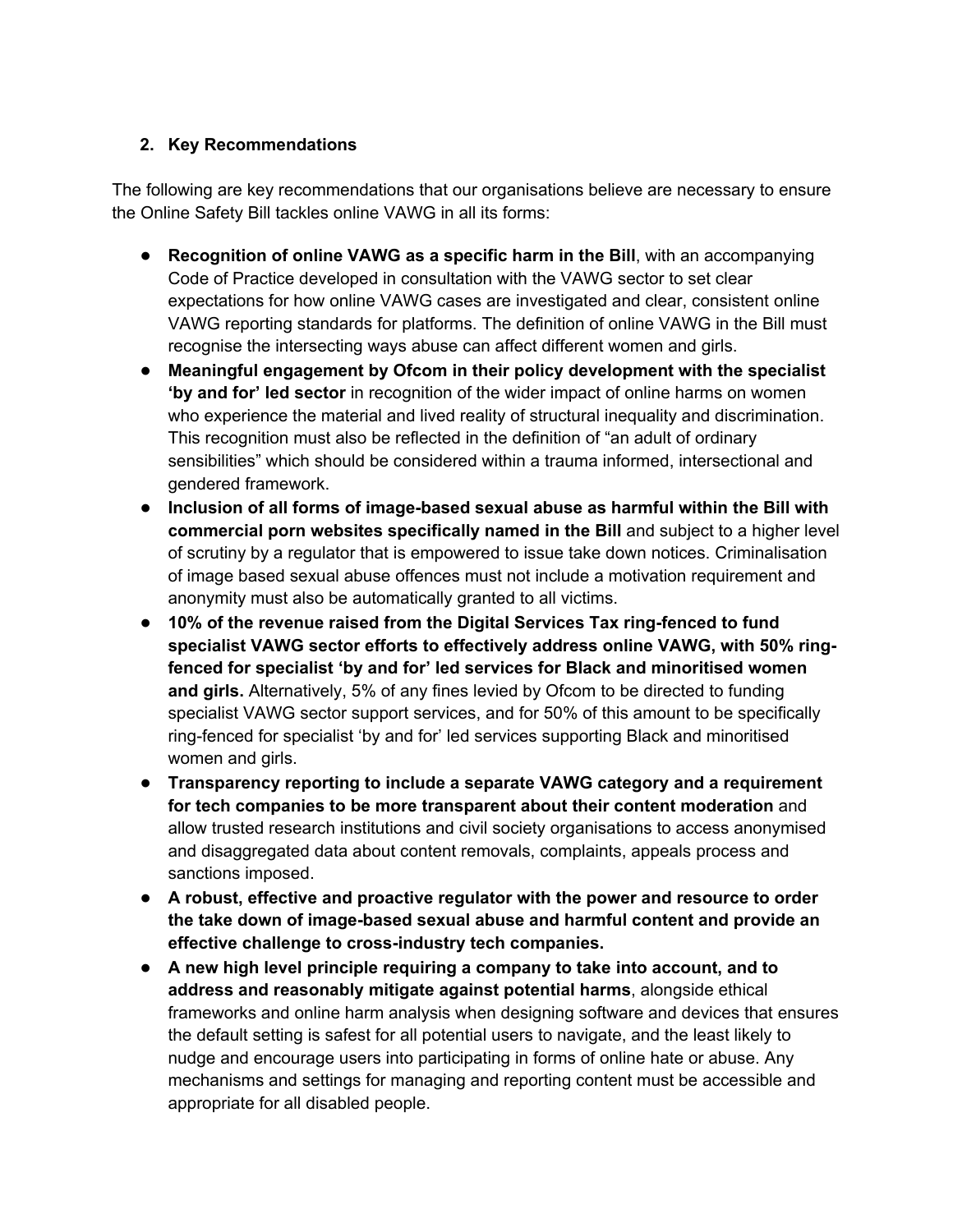● **A commitment to 'future-proofing' in the area of online harms including online VAWG regulation**, to ensure that in particular the ever growing use of AI and other ways in which online harms will be perpetrated in future are within scope of the emerging policy and the regulator's powers.

## **3. Explicit Reference to Online VAWG and recognition of harms**

"Going through all of this has had a profound impact on my life. I will never have the ability to *trust people in the same way and will always second guess their intentions towards me. My self*confidence is at an all time low and although I have put a brave face on throughout this, it has *had a detrimental effect on my mental health." - Ellesha, survivor of image-based sexual abuse*

The Bill should include explicit recognition of Violence Against Women and Girls ('VAWG') in all its online forms. Online VAWG refers to acts of violence or abuse that we know disproportionately affect women and girls and is a wide and ever growing set of behaviours, as perpetrators use the online world in order to perpetrate harm in addition to the online space being a context where new forms of VAWG have been created.

Online VAWG includes but is not limited to online stalking, online harassment including sexual harassment, grooming for sexual purposes, online threats and abuse including rape threats, domestic abuse perpetrated online also known as tech abuse, doxxing and image based abuse, which includes child sexual abuse and sexual exploitation.

Image-based abuse includes:

- Image-based sexual abuse<sup>1</sup>: all forms of taking, making and sharing nude or sexual images without consent, including threats to share and altered images
- Intimate image abuse<sup>2</sup> : the taking, making or sharing of nude, sexual or *other intimate images* without consent, including threats to share and altered images such as deepfakes. This latter definition incorporates images such as those taken of women and girls without their expected religious or cultural attire.

All these forms of abuse should be recognised as related to one another because they have common drivers: women's and girls' persistent inequality, and other inequalities which intersect with this. These include but are not limited to the particular misogynistic racism sometimes referred to as misogynoir<sup>3</sup> targeted at Black women online, who research shows receive the most abuse from strangers on social media<sup>4</sup>. Image-based abuse against women and girls, and other forms of online VAWG, takes place in the context of gendered and social norms that can

<sup>1</sup> Defined by Professor Clare McGlynn and Erica Rakely here and used in this briefing:

https://claremcglynn.files.wordpress.com/2021/05/mcglynnrackley-stakeholder-briefing-5-may-2021-final-1.pdf

<sup>2</sup> Ibid

<sup>3</sup> Term coined by Moya Bailey and Trudy

<sup>4</sup> https://decoders.amnesty.org/projects/troll-patrol/findings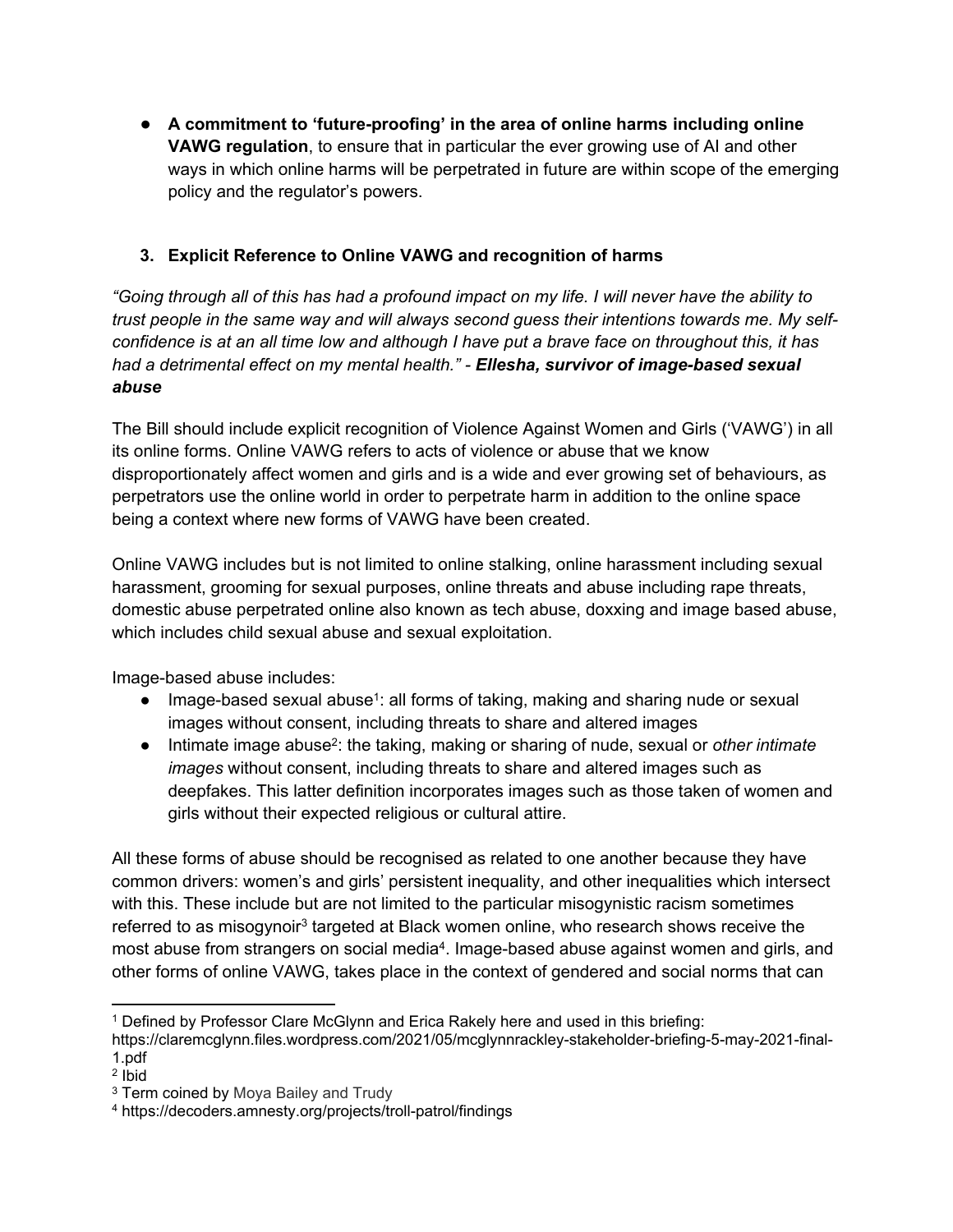reinforce harmful stereotypes and gender inequality. The 'Her Net Her Rights' report found that women are 27 times more likely to be harassed online than men.<sup>5</sup> Amnesty International states that [1](https://www.amnesty.org.uk/online-abuse-women-widespread) [in](https://www.amnesty.org.uk/online-abuse-women-widespread) [5](https://www.amnesty.org.uk/online-abuse-women-widespread) [women](https://www.amnesty.org.uk/online-abuse-women-widespread) [in](https://www.amnesty.org.uk/online-abuse-women-widespread) [the](https://www.amnesty.org.uk/online-abuse-women-widespread) [UK](https://www.amnesty.org.uk/online-abuse-women-widespread) have been subject to online harassment or abuse. Refuge's report [The](https://www.refuge.org.uk/wp-content/uploads/2020/07/The-Naked-Threat-Report.pdf) [Naked](https://www.refuge.org.uk/wp-content/uploads/2020/07/The-Naked-Threat-Report.pdf) [Threat](https://www.refuge.org.uk/wp-content/uploads/2020/07/The-Naked-Threat-Report.pdf) evidenced that 1 in 7 young women have experienced threats to share their intimate images or videos<sup>6</sup>.

Online VAWG should be understood as part of the wider continuum of Violence Against Women and Girls, with the online space as a context for VAWG being perpetrated offline as well. Research by Women's Aid found that [85%](https://www.womensaid.org.uk/information-support/what-is-domestic-abuse/onlinesafety/) [of](https://www.womensaid.org.uk/information-support/what-is-domestic-abuse/onlinesafety/) [women](https://www.womensaid.org.uk/information-support/what-is-domestic-abuse/onlinesafety/) who experienced online abuse from a partner or ex-partner said that it was part of the pattern of abuse they also experienced offline. Refuge's internal stats also show that the most common issue reported to their tech abuse team relate to online security and stalking.<sup>7</sup> Essentially it is a new context for persistent and enduring forms of VAWG. We see this in the way that public sexual harassment has extended into the online space.

The online world has also created new forms of VAWG, an example being image based abuse. Research from Refuge found that [83%](https://www.refuge.org.uk/wp-content/uploads/2020/07/The-Naked-Threat-Report.pdf) [of](https://www.refuge.org.uk/wp-content/uploads/2020/07/The-Naked-Threat-Report.pdf) [women](https://www.refuge.org.uk/wp-content/uploads/2020/07/The-Naked-Threat-Report.pdf) who had experienced threats to share their intimate images from a current or former partner experienced other forms of abuse, including over a quarter who experienced sexual abuse. Latest data on image-based sexual abuse showed that [82%](https://www.ons.gov.uk/peoplepopulationandcommunity/crimeandjustice/articles/domesticabuseandthecriminaljusticesystemenglandandwales/november2020) [of](https://www.ons.gov.uk/peoplepopulationandcommunity/crimeandjustice/articles/domesticabuseandthecriminaljusticesystemenglandandwales/november2020) [prosecutions](https://www.ons.gov.uk/peoplepopulationandcommunity/crimeandjustice/articles/domesticabuseandthecriminaljusticesystemenglandandwales/november2020) were flagged as being domestic abuse-related<sup>8</sup>, further emphasising how online abuse operates as part of the continuum of VAWG.

*"I was in counselling from May 2020 – February 2021. The police investigation ended in December 2020. Throughout those 10 months, I battled with depression, fear and anxiety. I am still dealing with the aftermath of my trauma and experience some PTSD symptoms." - Georgie, survivor of image-based sexual abuse*

The harms of online VAWG are severe, myriad and cumulative. The impacts include mental, physical and psychological trauma. The impacts also relate to a loss of opportunities and access; to education, work, communities, support and information, both online and offline. The effects can be long lasting, wide-ranging and have been described as "shattering lives". <sup>9</sup>

VAWG is an established, and important, lens by which the disproportionate harm directed towards women and girls can be understood, measured and tackled. The Online Safety Bill should align with the Government's Home Office led Tackling Violence Against Women and Girls Strategy and Action Plan in recognising the specific ways in which women and girls are targeted, alongside other inequalities for example relating to ethnicity, age, sexual orientation

<sup>5</sup> Her Net Her Rights – Mapping the state of online violence against women and girls in Europe

<sup>&</sup>lt;sup>6</sup> Refuge Report, The Naked Threat, 2020 https://www.refuge.org.uk/wp-content/uploads/2020/07/The-Naked-Threat-Report.pdf

<sup>7</sup> Statistics for January 2020 - March 2021

<sup>8</sup>[https://www.ons.gov.uk/peoplepopulationandcommunity/crimeandjustice/articles/domesticabuseandthecr](https://www.ons.gov.uk/peoplepopulationandcommunity/crimeandjustice/articles/domesticabuseandthecriminaljusticesystemenglandandwales/november2020) [iminaljusticesystemenglandandwales/november2020](https://www.ons.gov.uk/peoplepopulationandcommunity/crimeandjustice/articles/domesticabuseandthecriminaljusticesystemenglandandwales/november2020)

<sup>9</sup> https://claremcglynn.files.wordpress.com/2019/10/shattering-lives-and-myths-revised-aug-2019.pdf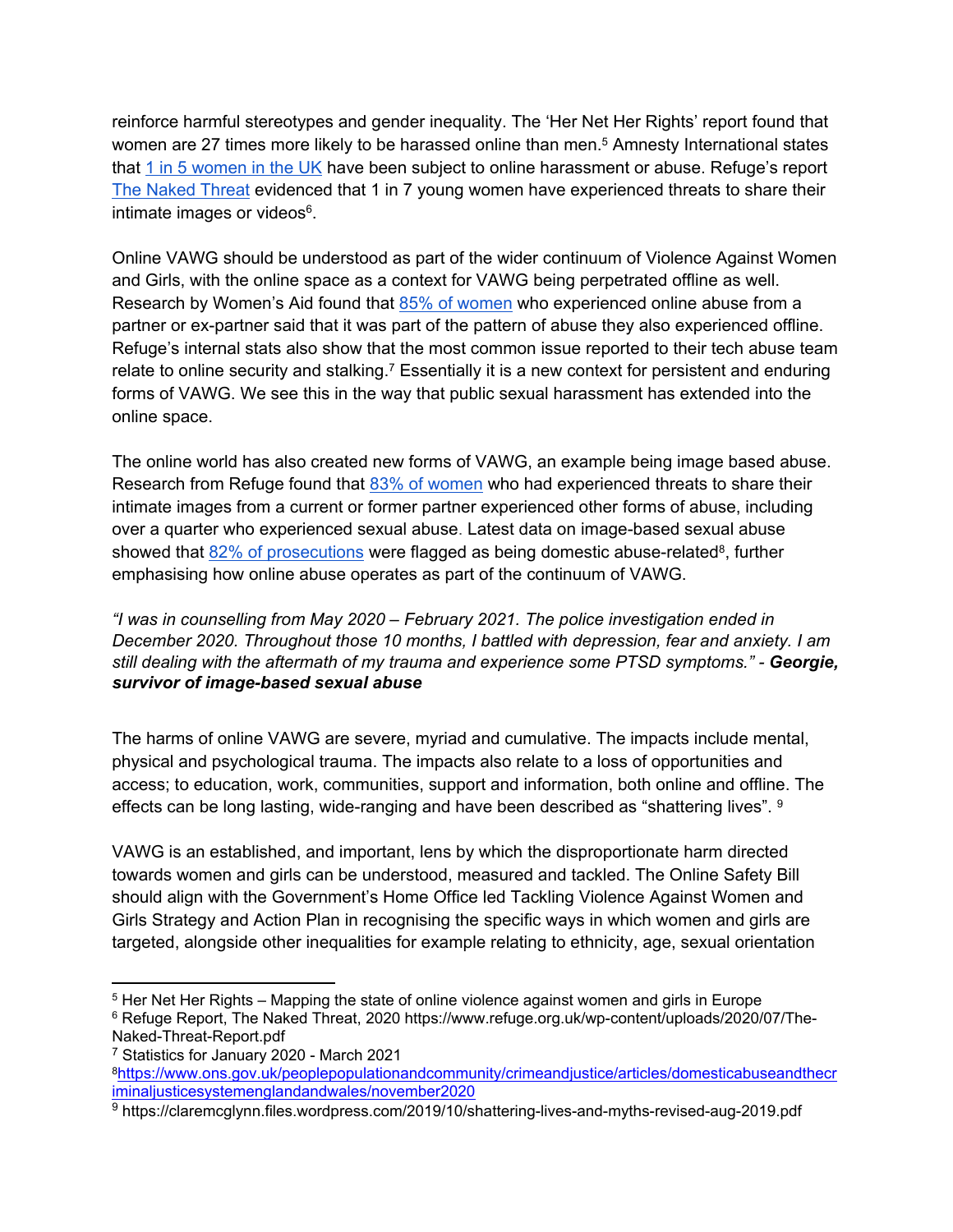and/or gender identity, disability, immigration status and more. The Bill should also align with the Home Office led Tackling CSA Strategy, with prevalence studies in England & Wales suggesting that some 15% of girls experience some form of sexual abuse before the age of 16.<sup>10</sup>

The UK government is a signatory to a number of international treaties and conventions which identify VAWG and commit to tackling it. International and domestic law and policy around prevention of violence against women and girls (e.g. the Home Office Tackling VAWG strategy and the Istanbul Convention) recognise that policy should be joined-up and that tackling VAWG necessitates a commitment from all policy areas.

## "We didn't feel supported by the police but we also didn't feel like the law supported the police to *get a prosecution either." – Ruby, survivor of image-based abuse*

The current systems are failing women and girls - in terms of the responses from social media platforms as well as criminal justice system approaches. Refuge's specialist tech abuse team report that platforms take weeks and weeks to reply to requests and reports of online VAWG, and often they fail to respond at all. Where they do, they frequently don't understand violence against women and girls and say content doesn't breach their community standards. In the few cases where action is taken this is usually limited to removing content rather than more effective measures like removing perpetrators from sites. Women supported by Refuge also say that they are advised by police to come offline as the 'solution' to the online abuse they are experiencing.

*'My ex would post horrible things, threatening things like "Tell [NAME] I'm coming for her." Sending me loads of private messages. He hacked into every single social media account I had and then changed my passwords. He would contact me through LinkedIn and my PayPal account with messages, hundreds of messages. If (my employer) posts anything on Facebook, he will comment on there.*

*I reported to Facebook, and they just come back with 'you can block this person's account.' A lot of the time you go to report things and they (online platforms) don't really do much. I was frustrated that there wasn't any action. I ended up deleting my Instagram account and my LinkedIn account, I don't use Snapchat anymore.*

I was in a really dark place, him constantly posting stuff - I had really bad anxiety. I'd have panic attacks and it was constant worry of what he's going to post next. Is it going to impact my job? *What's coming next?' - Refuge Service User*

A regulatory approach which specifically identifies VAWG as a named online harm within the scope of the Bill is needed.

## **3.1 Recommendations**

<sup>10</sup> https://www.csacentre.org.uk/documents/scale-nature-review-evidence-0621/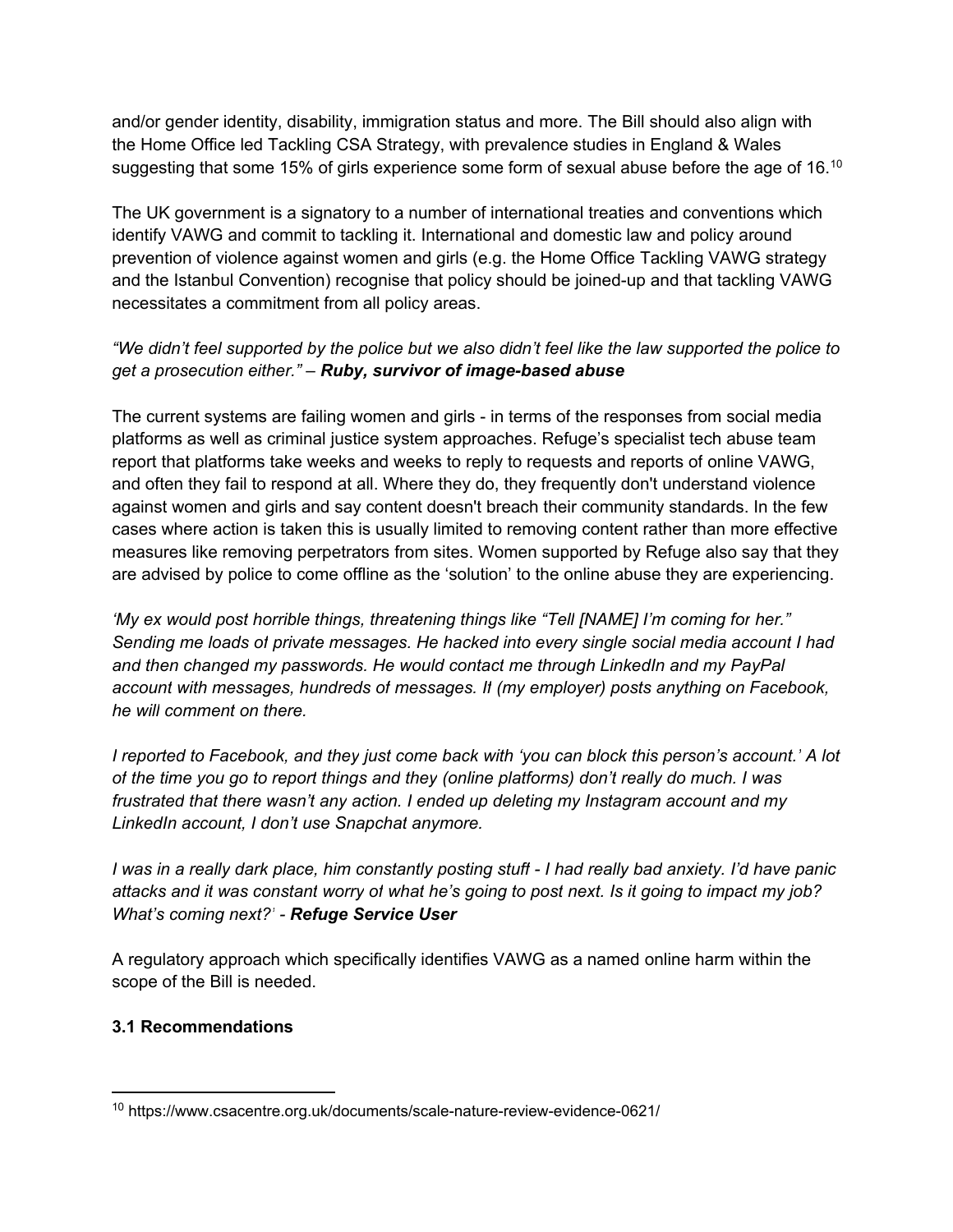- Inclusion of Online VAWG as a specific harm in the Bill
- Ofcom to prepare a code of practice for providers of regulated services describing recommended steps for the purposes of preventing and prohibiting Online VAWG. This Code of Practice to outline clear expectations on the responses of tech companies to online user reports, complaints and requests as well as to civil and criminal investigations in VAWG cases, including how evidence is handled, stored and shared.
- For the Online VAWG Code of Practice to be developed in consultation with the VAWG sector. Online platforms frequently do not understand VAWG when it is reported to them so it is vital the code of practice builds in an understanding of VAWG.
- For the Code of Practice to include universal standards around reporting processes for social media sites i.e. ensuring that any processes are clearly communicated, straightforward, accessible to all users, responsive and fit for purpose.

#### **4. Intersectionality**

Research shows that online abuse disproportionately impacts women of colour, disabled and LGBT+ people. A 2017 report by LGBT organisation Stonewall found that [10%](https://www.stonewall.org.uk/resources/lgbt-britain-hate-crime-2017) [of](https://www.stonewall.org.uk/resources/lgbt-britain-hate-crime-2017) [LGBT](https://www.stonewall.org.uk/resources/lgbt-britain-hate-crime-2017) [people](https://www.stonewall.org.uk/resources/lgbt-britain-hate-crime-2017) experienced homophobic, bi-phobic and transphobic abuse or behaviour online in the month prior to the survey<sup>11</sup>. In 2020 Galop identified that 8 in 10 respondents had experienced anti-LGBT+ hate crime and hate speech in the last 5 years<sup>12</sup> and found that nearly 60% of the trans people they surveyed had experienced transphobia online. <sup>13</sup> Amnesty International also demonstrated that [BME](https://www.amnesty.org.uk/online-violence-women-mps) [Women](https://www.amnesty.org.uk/online-violence-women-mps) [politicians](https://www.amnesty.org.uk/online-violence-women-mps) are subject to massively disproportionate levels of abuse online. 2019 research by the disability charity Leonard Cheshire shows that reports of [online](https://www.leonardcheshire.org/about-us/our-news/press-releases/online-disability-hate-crimes-soar-33) [disability](https://www.leonardcheshire.org/about-us/our-news/press-releases/online-disability-hate-crimes-soar-33) [hate](https://www.leonardcheshire.org/about-us/our-news/press-releases/online-disability-hate-crimes-soar-33) [crime](https://www.leonardcheshire.org/about-us/our-news/press-releases/online-disability-hate-crimes-soar-33) increased from 2017 to 2018 by 33%. A recent [petitions](https://old.parliament.uk/business/committees/committees-a-z/commons-select/petitions-committee/inquiries/parliament-2017/online-abuse-17-19/) [committee](https://old.parliament.uk/business/committees/committees-a-z/commons-select/petitions-committee/inquiries/parliament-2017/online-abuse-17-19/) [enquiry](https://old.parliament.uk/business/committees/committees-a-z/commons-select/petitions-committee/inquiries/parliament-2017/online-abuse-17-19/) also found high prevalence of online hate crime against disabled people.<sup>14</sup>

The 2020 Glitch and EVAW report ['The](https://glitchcharity.co.uk/wp-content/uploads/2021/04/Glitch-The-Ripple-Effect-Report-COVID-19-online-abuse.pdf) [Ripple](https://glitchcharity.co.uk/wp-content/uploads/2021/04/Glitch-The-Ripple-Effect-Report-COVID-19-online-abuse.pdf) [Effect'](https://glitchcharity.co.uk/wp-content/uploads/2021/04/Glitch-The-Ripple-Effect-Report-COVID-19-online-abuse.pdf) found that Black and minoritised women and non-binary people were more likely to report suffering increased online abuse during COVID-19, with 38% saying that the context of the pandemic had led to increased online abuse<sup>15</sup> .

In the Ripple Effect survey, gender was the most often cited reason for online abuse. 48% of respondents reported suffering from gender-based abuse; 21% of respondents reported suffering from abuse related to their gender identity and sexual orientation, followed by 18% for their ethnic background and 10% for their religion and 7% for a disability.

<sup>14</sup> https://old.parliament.uk/business/committees/committees-a-z/commons-select/petitionscommittee/inquiries/parliament-2017/online-abuse-17-19/

<sup>11</sup> https://www.stonewall.org.uk/resources/lgbt-britain-hate-crime-2017

<sup>12</sup> https://galop.org.uk/resource/online-hate-crime-report-2020/

<sup>13</sup> Galop, Trans Hate Crime Report 2020: [https://galop.org.uk/wp-content/uploads/2021/06/Trans-Hate-](https://galop.org.uk/wp-content/uploads/2021/06/Trans-Hate-Crime-Report-2020.pdf)[Crime-Report-2020.pdf](https://galop.org.uk/wp-content/uploads/2021/06/Trans-Hate-Crime-Report-2020.pdf)

<sup>15</sup> The Ripple Effect Report https://glitchcharity.co.uk/wp-content/uploads/2021/04/Glitch-The-Ripple-Effect-Report-COVID-19-online-abuse.pdf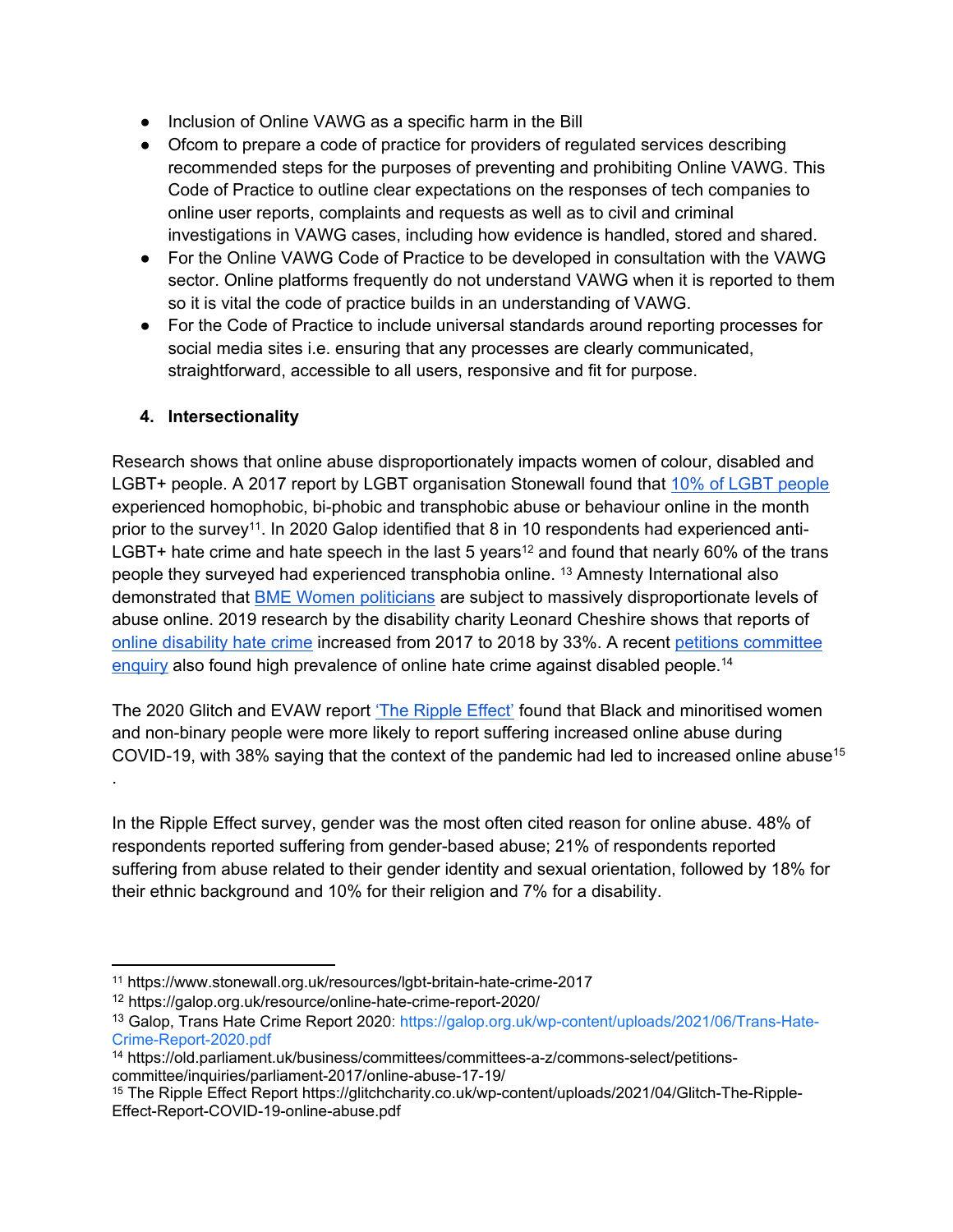It is clear that there needs to be a gendered lens when considering online harms, but there also needs to be an intersectional analysis which recognises the multiple characteristics which can be used by abusers to direct and cause harm, for example in racialised misogyny and misogynoir.

The way in which harm is understood must come from a trauma informed, intersectional approach that recognises that context is crucial (for example when considering forms of image based abuse and the ways it can be perpetrated within specific marginalised communities) but that does not then fall into cultural relativism and stereotypes. This balanced and considered approach requires meaningful engagement with the specialist 'by and for' led sector.

We have concerns that the terrorism agenda within the Online Safety Bill will unintentionally create an additional level of scrutiny and monitoring on specific minoritised communities, as we have seen with the wider Prevent agenda. These are communities who already experience discrimination, over-policing and structural racism, both online and offline.

## **4.1 Recommendations**

- A definition of Online VAWG in the legislation and Code of Practice that recognises the online space is both a context for violence against women and girls and has created new forms of violence against women and girls, and which is intersectional and recognises the multiple intersecting characteristics of women subjected to online VAWG and the harms it creates.
- For the recognition of harm to explicitly acknowledge the intersecting ways in which abuse can be experienced by women and girls. For Ofcom to recognise that this can compound trauma, particularly for women and girls who have previous experience of VAWG. And therefore the definition of "an adult of ordinary sensibilities" to be considered within a trauma informed, intersectional and gendered framework. This is in recognition of the fact that there is a specific gendered experience of certain harms, in that some behaviours are experienced as harmful by women in a way that men may not recognise as such.
- Meaningful engagement by Ofcom in their policy development with the specialist 'by and for' led sector in recognition of the wider impact of online harms on women and girls who experience the material and lived reality of structural inequality and discrimination.
- To improve user redress and advocacy, funding should be given to specialist VAWG sector organisations supporting survivors of online VAWG and working on prevention, with 50% of this funding going to 'by and for' led Black and minoritised specialist organisations. Funding can be provided by ring-fencing 10% of the Digital Services Tax which, according to the Office for National Statistics, raised £29 million in the first month of operation alone or alternatively by ringencing a 5% proportion of the fines levied by Ofcom.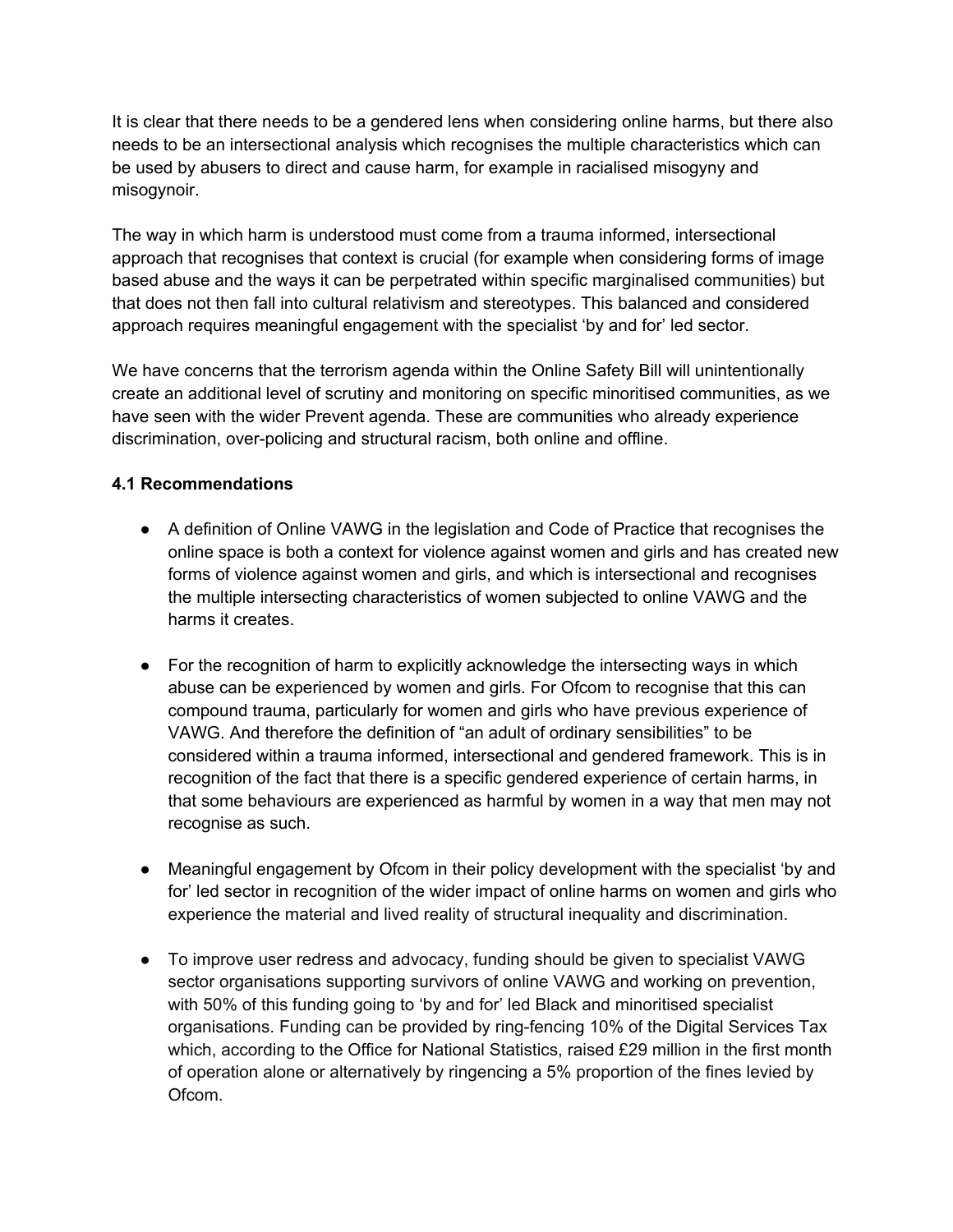#### **5. Women & Girls' Freedom of Expression**

*"The online world is scarier now.. [I] have become very protective of my online presence. I create social media content for my job and work as an actress which means I have an extensive* online presence. I am scared that one day, my ex or one of his "friends" will find a way to make *my career choices impossible. That they will seek to humiliate me by sharing images of me in* my virtual place of work. This is not a paranoid fear - this is a tangible possibility." - Georgie, *survivor of image-based sexual abuse*

Women, particularly those from minoritised and marginalised communities are being silenced by Online VAWG and unable to freely use and enjoy the internet as a result. The Bill has been subject to criticism that it constrains freedom of expression however this fails to recognise that women and girls already remove themselves from online spaces, refrain from expressing their views and have to exercise a degree of "safety work"<sup>16</sup> , that inhibits and curtails their experiences and free expression. The suggestion that the right to free expression and the rights of women and girls are in direct conflict is a false dichotomy that fails to take into account how online abuse limits the free expression of women and girls and results in them retreating from online *and* offline spaces. Rather than regulation being seen as in opposition to freedom of expression online and offline, such action can and should be justified as a human-rights enhancing approach to ensuring equality of access for marginalised groups, specifically in this context women and girls. This understanding was most recently affirmed in the [House](https://committees.parliament.uk/publications/6878/documents/72529/default/) [of](https://committees.parliament.uk/publications/6878/documents/72529/default/) [Lords](https://committees.parliament.uk/publications/6878/documents/72529/default/) [report](https://committees.parliament.uk/publications/6878/documents/72529/default/) [on](https://committees.parliament.uk/publications/6878/documents/72529/default/) [freedom](https://committees.parliament.uk/publications/6878/documents/72529/default/) [of](https://committees.parliament.uk/publications/6878/documents/72529/default/) [expression](https://committees.parliament.uk/publications/6878/documents/72529/default/) [online](https://committees.parliament.uk/publications/6878/documents/72529/default/)<sup>17</sup> which says that they "recognise that receiving serious abuse can leave people less free to express themselves."

[Research](https://www.girlguiding.org.uk/globalassets/docs-and-resources/research-and-campaigns/girls-attitudes-survey-2019.pdf) [published](https://www.girlguiding.org.uk/globalassets/docs-and-resources/research-and-campaigns/girls-attitudes-survey-2019.pdf) [by](https://www.girlguiding.org.uk/globalassets/docs-and-resources/research-and-campaigns/girls-attitudes-survey-2019.pdf) [Girlguiding](https://www.girlguiding.org.uk/globalassets/docs-and-resources/research-and-campaigns/girls-attitudes-survey-2019.pdf)<sup>18</sup> in 2019 showed that 33% of girls and young women aged 11-21 had received abusive comments on social media and 43% of girls admitted to holding back their opinions on social media for fear of being criticised - creating a situation where diversity is threatened.

As it stands, too often the 'solutions' currently offered by social media companies force women to do the 'safety' work. They rely on the individuals who have experienced the abuse to make reports and complaints and instead of being responsive to abuse or enforcing meaningful sanctions, they offer suggestions such as taking breaks from being online. This advice is echoed by the police. Refuge reports that women receive advice from police that they should come offline as a response to the abuse they are receiving. It is women who are having to change their behaviour rather than platforms proactively mitigating risk and responding to

<sup>16</sup> <https://www.tandfonline.com/doi/full/10.1080/01924036.2020.1732435>

Vera-Gray, Fiona & Kelly, Liz (2020). Contested gendered space: public sexual harassment and women's safety work. International Journal of Comparative and Applied Criminal Justice

<sup>17</sup> https://committees.parliament.uk/publications/6878/documents/72529/default/

<sup>18</sup> https://www.girlguiding.org.uk/globalassets/docs-and-resources/research-and-campaigns/girlsattitudes-survey-2019.pdf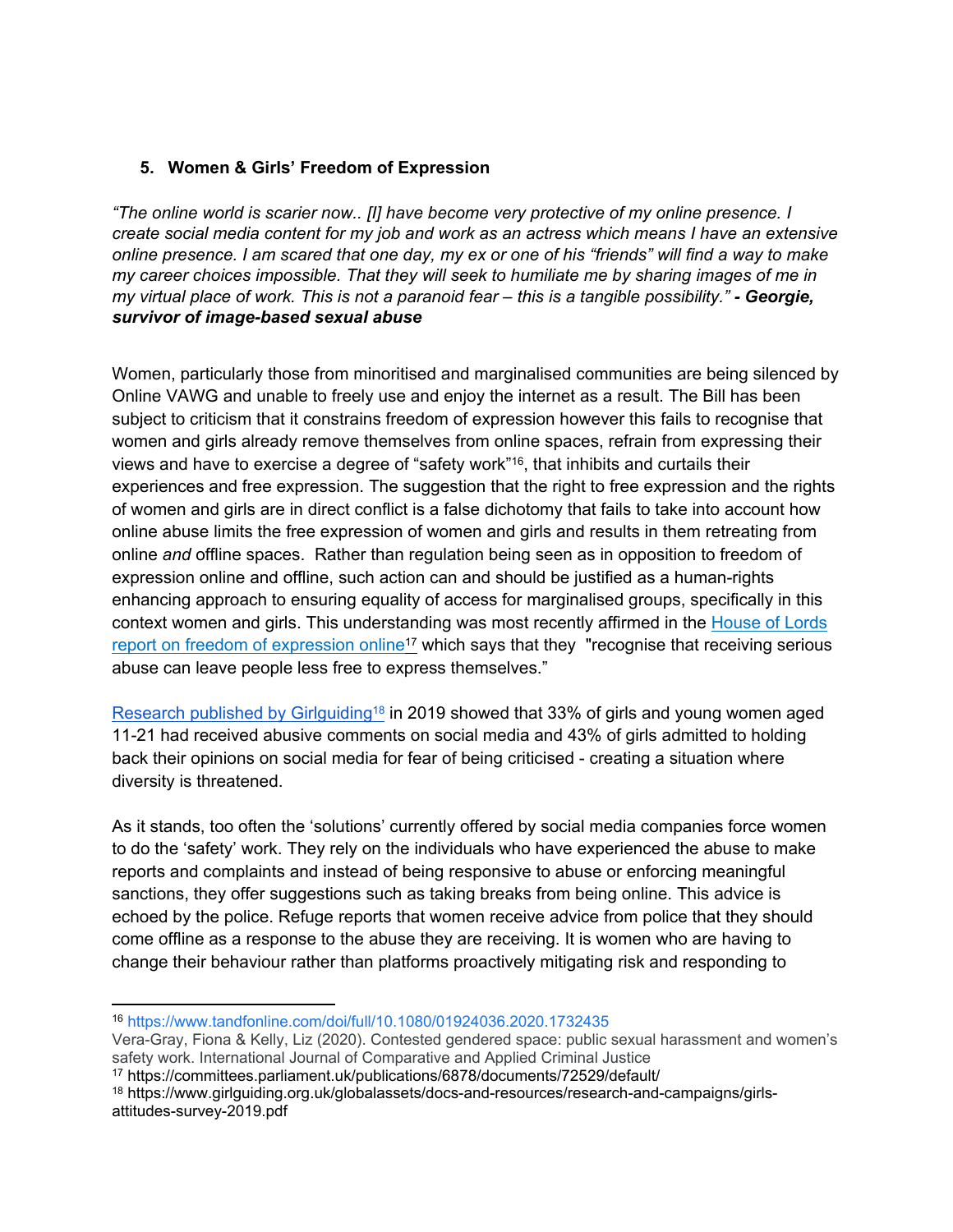perpetrators. This is especially damaging given we live more and more of our lives online and rely on online spaces to perform everyday tasks like banking and food shopping, which is set only to increase.

The dangerous and pervasive nature of the 'incel' movement also illustrates the need for action. The tragic incidents of violence perpetrated by incels, such as recently occurred in Plymouth, highlight the link between violence online and offline. It therefore cannot be acceptable for women to be advised to just change their online behaviour. Furthermore, the grooming of young men and boys into this dangerous ideology, driven by social media algorithms<sup>19</sup> leading them to encounter extremist content, highlights the important role platforms have in mitigating risk. Women and girls must be free to participate in the online and offline world without fear of such violence.

This draft Bill does not do enough to guarantee the liberty and freedom of expression of women and girls. Establishing online VAWG within the definition will ensure this specific form of harm and the way it negatively affects all of our society will be named and addressed. Thus working towards an online world where women and girls are free to operate without the fear, silencing and reduced opportunities that Online VAWG creates, not just to specific individuals but at a cultural and societal level.

## **5. 1 Recommendation**

• That the Bill takes a rights based approach that centres the right to access online spaces free from harassment, abuse and threats

# **6. Right to live in a consent based culture**

*"It seems that the deeply ingrained societal shame and taboo around sex and our bodies allows some people to believe there is an automatic 'green light' to use any sexual content of an* individual as a tool to attempt to ruin their life or exploit them in other ways. When I saw the *images and recordings of myself, I also saw thousands of other people too. I am not the first,* and I will not be the last until these views and regulations change. As time goes by the anger *settles, although sadly the feeling of violation never fades." - Madison, survivor or imagebased sexual abuse*

*"I reported the situation to the police and went in search of more evidence. What I found showed a number of websites dedicated to non-consensual pornographic content and online forums designed to cater for the anonymous sharing of explicit content. It showed a trail of evidence that suggested that my situation was not a one-time act but a prolonged behaviour – my expartner has, in all likelihood, been engaging in non-consensual image sharing for a number of years without my knowledge." - Georgie, survivor of image-based sexual abuse*

<sup>19</sup>https://www.theguardian.com/commentisfree/2021/aug/17/incel-movement-extremism-internetcommunity-misogyny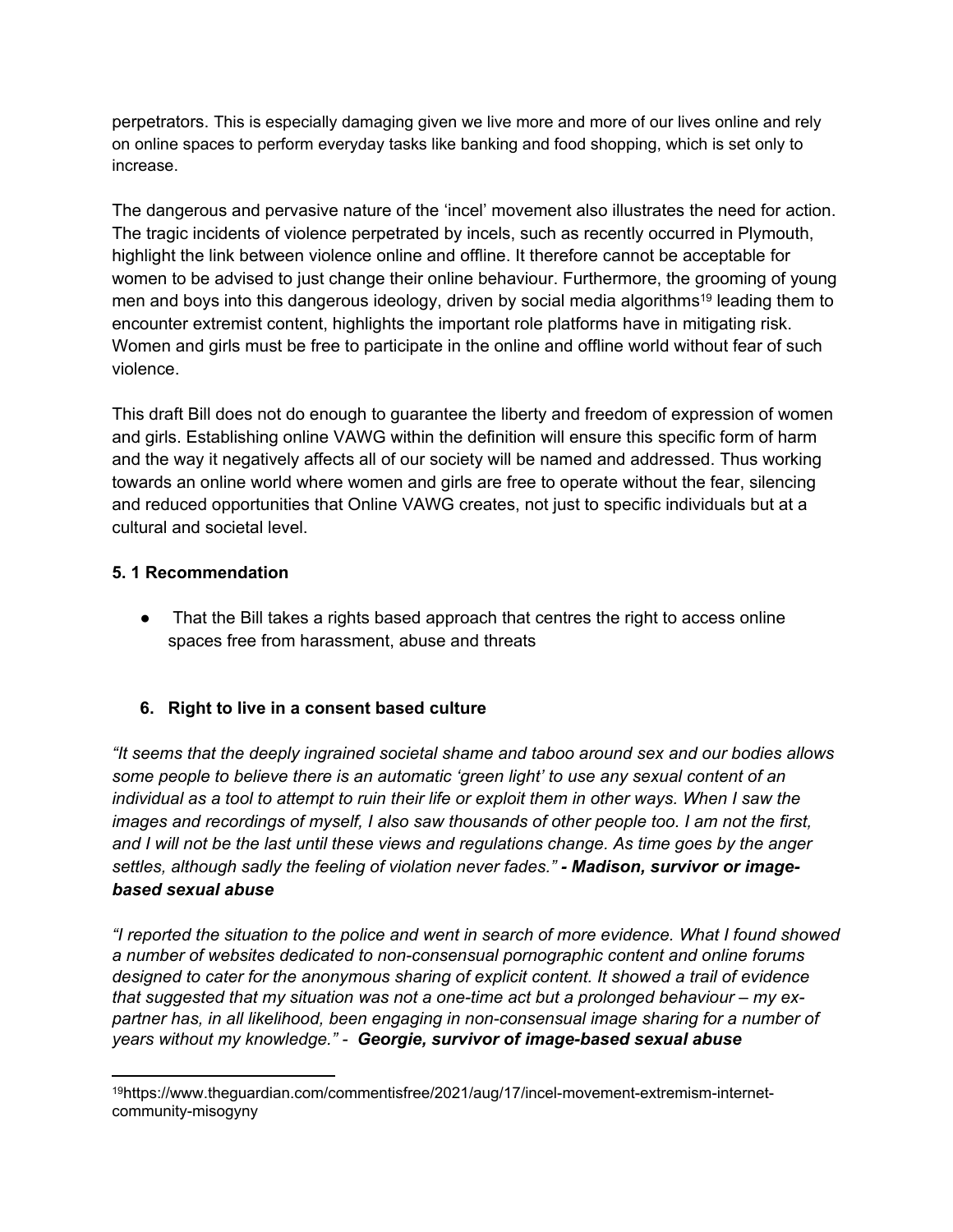# **6.1 The Commercialised Porn Industry**

A failing of the Bill is the lack of specific reference and consideration to the commercialised porn industry, which is hugely powerful and resourced, and a significant contributor to both online and offline VAWG. For example, MindGeek runs an online porn global monopoly, with over 100 pornographic websites, including Pornhub. These collect more data than Netflix. In 2019 there were over 42 Billion visits to Pornhub, which means there was an average of 115 million visits per day.<sup>20</sup> Globally, the porn industry's revenue estimates are as high as \$97 billion<sup>21</sup>. In 2020 the website OnlyFans handled payments worth £1.7bn.<sup>22</sup>

The porn industry has very little oversight and yet monetises huge amounts of content, a significant proportion of which is user generated. It is inherently harmful in the ways it promotes gendered and racialised sexual norms that contributes to a cultural context where sexism and racism is persistent. It normalises, minimises, eroticises the absence of consent by hosting huge volumes of videos of rape, abuse and other non-consensual acts.

Porn is one of the fastest growing industries and the absence of regulation means that it has been able to set the context when it comes to the content it hosts, the safety of its users and those who generate content, and the accountability of its systems and reporting mechanisms. It is a context where what is commercially appropriate is prioritised over what is safe, and where decisions are based on profitability.

Recent research by Dr Fiona Vera Gray and Professor Clare McGlynn<sup>23</sup> found that:

- 1 in 8 titles shown to first time viewers of the most popular pornography websites in the UK describe sexual activity that constitutes sexual violence (whilst also being in contravention of their own - essentially meaningless - terms and conditions).<sup>24</sup>
- Videos featuring descriptions of sexual activity between family members was common, particularly sexual activity between immediate family members, for example: 'Brother f\*\*ks his sister in her sleep'; 'When Mom's Mad, Dad Goes To His Daughter'; 'Daddy keeps f\*\*king daughter till she likes it'.
- They found many titles describing coercive and exploitative sexual activity such as 'Boyfriend forced gf for sex' and 'She Woke Up Being F\*\*ked'.
- Titles identifying material as constituting [image-based](https://www.huffingtonpost.co.uk/entry/upskirting-law-sexual-harassment_uk_5bf7c501e4b088e1a6888e47) [sexual](https://www.huffingtonpost.co.uk/entry/upskirting-law-sexual-harassment_uk_5bf7c501e4b088e1a6888e47) [abuse](https://www.huffingtonpost.co.uk/entry/upskirting-law-sexual-harassment_uk_5bf7c501e4b088e1a6888e47) were also evident, focused largely on videos created without consent, particularly voyeurism videos using hidden or 'spy' cameras and upskirting. Such as: 'F\*\*ks Sleeping Mom Hidden Camera';

<sup>20</sup> <https://www.pornhub.com/insights/2019-year-in-review>

<sup>21</sup> https://cease.org.uk/wp-content/uploads/2021/07/210607\_CEASE\_Expose\_Big\_Porn\_Report.pdf

<sup>22</sup> https://www.bbc.co.uk/news/uk-57269939

<sup>&</sup>lt;sup>23</sup> F.Vera-Gray, C.McGlynn, I. Kureshi, K.Butterby, Sexual violence as a sexual script in mainstream online pornography, The British Journal of Criminology, 2021; https:// doi.org/10.1093/bjc/azab035 <sup>24</sup> https://www.huffingtonpost.co.uk/entry/porn-website-tcs\_uk\_5d132febe4b09125ca466358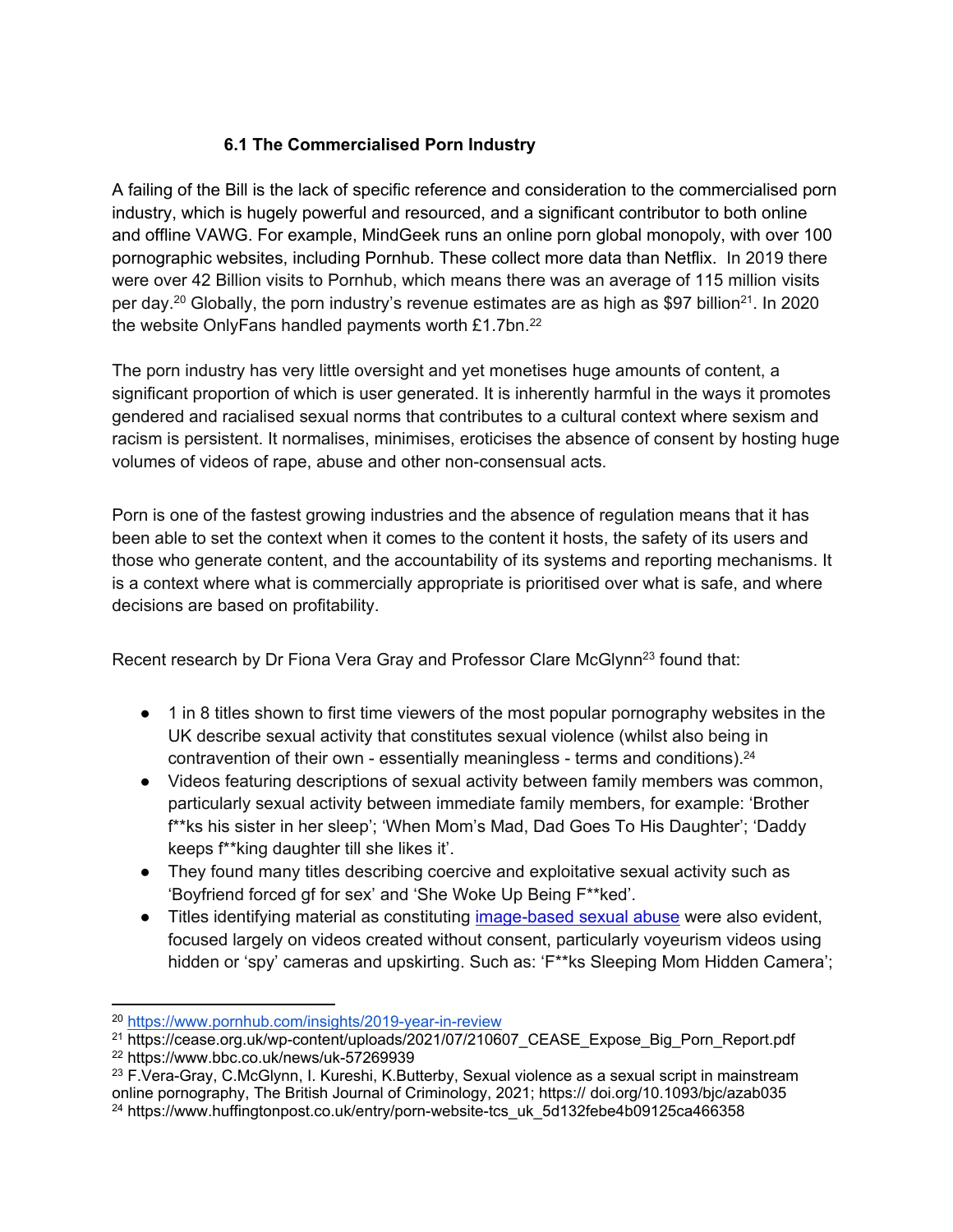'Beach Spy Changing Room Two Girls'; 'Pharmacy Store Bathroom Hidden cam'; 'Upskirted While Putting Groceries In The Car'.

● These videos also commonly feature racist terms and demeaning references to Black and minoritised women and men in their descriptions.

Vera Gray et al. highlight how pornography is a powerful cultural influence, a significant part of the "cultural scaffolding" that shapes our understanding of sexuality and the boundary between sex and sexual violence.<sup>25</sup> This contributes to a societal failure to take violence against women seriously and means that acts of sexual violence which are also predicated on an absence of consent are perhaps less likely to be recognised as such, and in fact encouraged to be seen as "sexy". Upskirting, a form of image-based sexual abuse, is a prime example of this, where the minimising of this behaviour, alongside the common occurrence of such imagery in pornography and even in tabloid media, creates a cumulative impression that the abuse is trivial, if not harmless.

There is a lack of research to show the direct relationship between the consumption of mainstream pornography and the viewing of child sexual abuse videos and images, though it is widely cited that sex offenders end up viewing child sexual abuse, as a continuum of legal pornography.<sup>26</sup> There is a need to situate sexual offending within the wider societal context and acknowledge that it often begins with activities that are legal, normalised, and even encouraged by society. In this sense, policy-makers might consider that sexual violence and abuse is not an aberration from societal norms, but is entirely consistent with the hyper-sexualised and violent culture produced and normalised online and in the media.

In 2019 there was a record amount of video uploads to Pornhub with over 6.83 million new videos uploaded. Pornhub states that every upload is moderated by a human, which is impossible given how much is uploaded. Pornhub and others state also that they have the permission of everyone in the video - there is currently no way of holding them to account for what they say they are doing, and there is no consequence for them not doing it, rendering their terms and conditions meaningless when compared to their content.

*"Pornhub were very reluctant to assist with the police investigation. The officer received one very vague reply when he asked for the details of the account and the videos that had been uploaded. All other correspondence was ignored, although Pornhub dispute having received these emails as they were sent to 'an old email address' despite the fact that they had responded on that email address to the first contact." - Ellesha, survivor or image-based sexual abuse*

<sup>&</sup>lt;sup>25</sup> F.Vera-Gray, C.McGlynn, I. Kureshi, K.Butterby, Sexual violence as a sexual script in mainstream online pornography, The British Journal of Criminology, 2021; https:// doi.org/10.1093/bjc/azab035 <sup>26</sup> Pornland by Gail Dines, and C4's *Married to a Paedophile* for example both feature interviews with sex offenders who claim that their porn consumption spiralled out of control, resulting in them accessing child sexual abuse.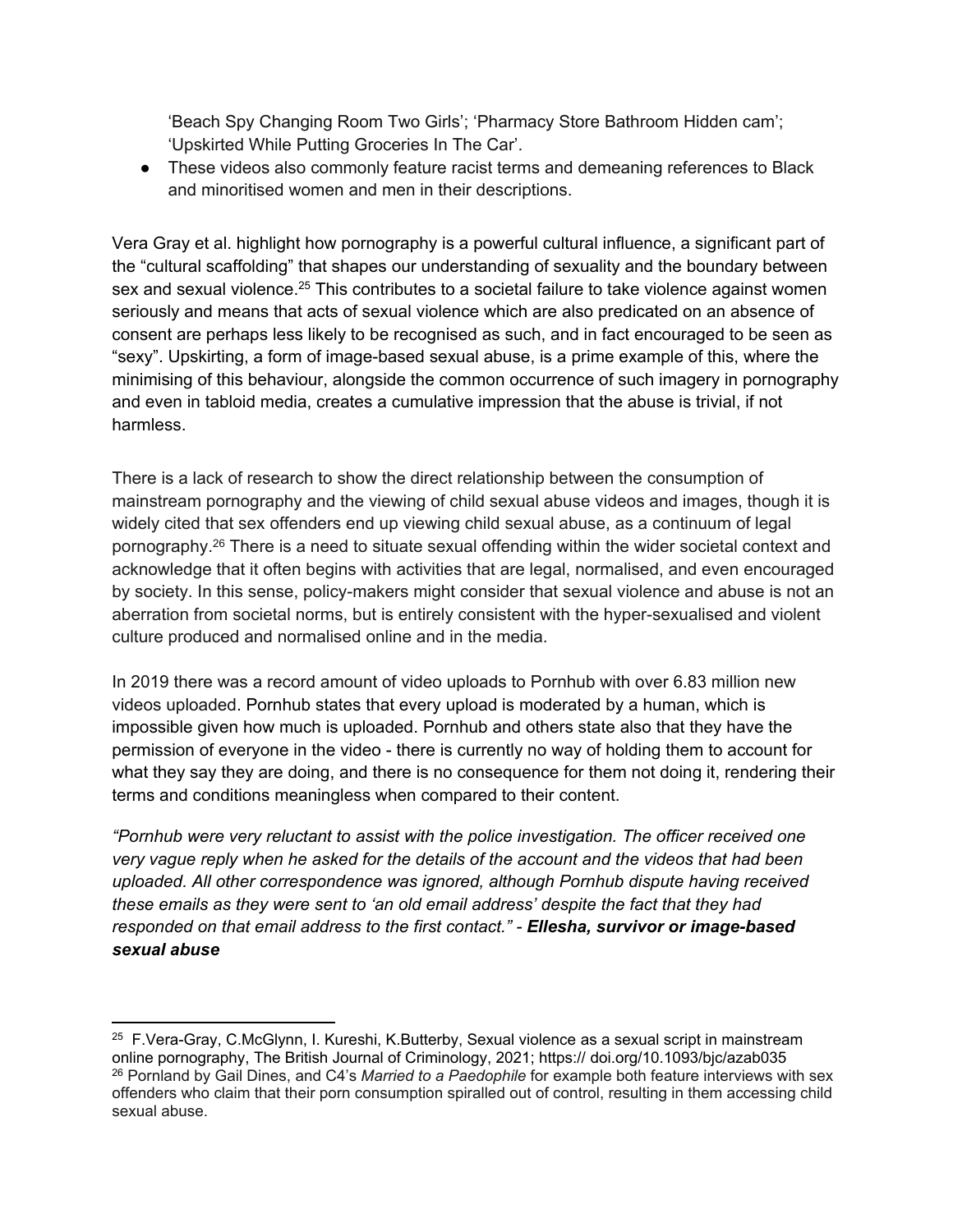Other international jurisdictions have taken steps to ensure mainstream porn websites are properly regulated to ensure they do not host videos that have been shared without the consent of an individual depicted. The Canadian government's proposals for forthcoming harmful online content legislation<sup>27</sup> seek to address imaged-based sexual abuse and hold mainstream porn websites responsible for hosting non-consensually shared images. The proposals would apply "to online communication service providers" — a new category to be defined in the legislation that the government has said would target major platforms like Facebook, Twitter, TikTok and Pornhub. The new bill would mean platforms would have to remove illegal content, including intimate images shared non-consensually, within 24 hours of it being flagged.<sup>28</sup>

Germany has also criminalised violating someone's "intimate privacy" by taking pictures and the dissemination of intimate images to a third party without consent.<sup>29</sup>

## **6.2 Image-based sexual abuse**

As Clare McGlynn and Erika Rackley<sup>30</sup> point out, rape porn and image-based abuse, as well as harming the individual 'victim' in a deeply gendered way, also cause 'cultural harm', in that they 'may help to sustain a culture - a set of attitudes that are not universal but which extend beyond those immediately involved as perpetrators or victim-survivors of image-based sexual abuse—in which sexual consent is regularly ignored'.

*"When the police interviewed my ex-partner, he admitted to sharing the images without consent but claimed his intentions were not malicious toward me. That meant that the so-called "Revenge Porn Law" did not fulfil the criteria, nor did any other legislation for malicious communications or harassment under criminal law. For that reason, he walked away without any consequences." - Georgie, survivor of image-based sexual abuse*

Any legislation that prohibits or criminalises image based sexual abuse (such as the Law Commission recommendation that cyberflashing should be an offence in the Bill), must not include a requirement for a specific motivation behind the act in order for it to constitute an offence. Motivation for image-based sexual abuse can be varied and overlapping, as men may wish to not only cause distress, alarm or humiliation but also seek to 'be funny' or boost status among their friends. Furthermore, motivation is ultimately hard to prove in court.

The Law Commission's proposals regarding cyberflashing would therefore result in very few prosecutions, further deepening the lack of trust survivors may have in the criminal justice system as a result of dismally low sexual offences prosecution rates. Instead, legislation

<sup>27</sup> https://www.canada.ca/en/canadian-heritage/campaigns/harmful-online-content/technical-paper.html 28https://nationalpost.com/news/politics/federal-online-harms-bill-would-allow-secret-hearings-and-raisescharter-concerns-critics

<sup>29</sup>https://www.internetlab.org.br/en/inequalities-and-identities/how-do-countries-fight-the-non-consensualdissemination-of-intimate-images/

<sup>30</sup> McGlynn, Clare & Rackley, Erika (2017). Image-Based Sexual Abuse. Oxford Journal of Legal Studies 37(3): 534-561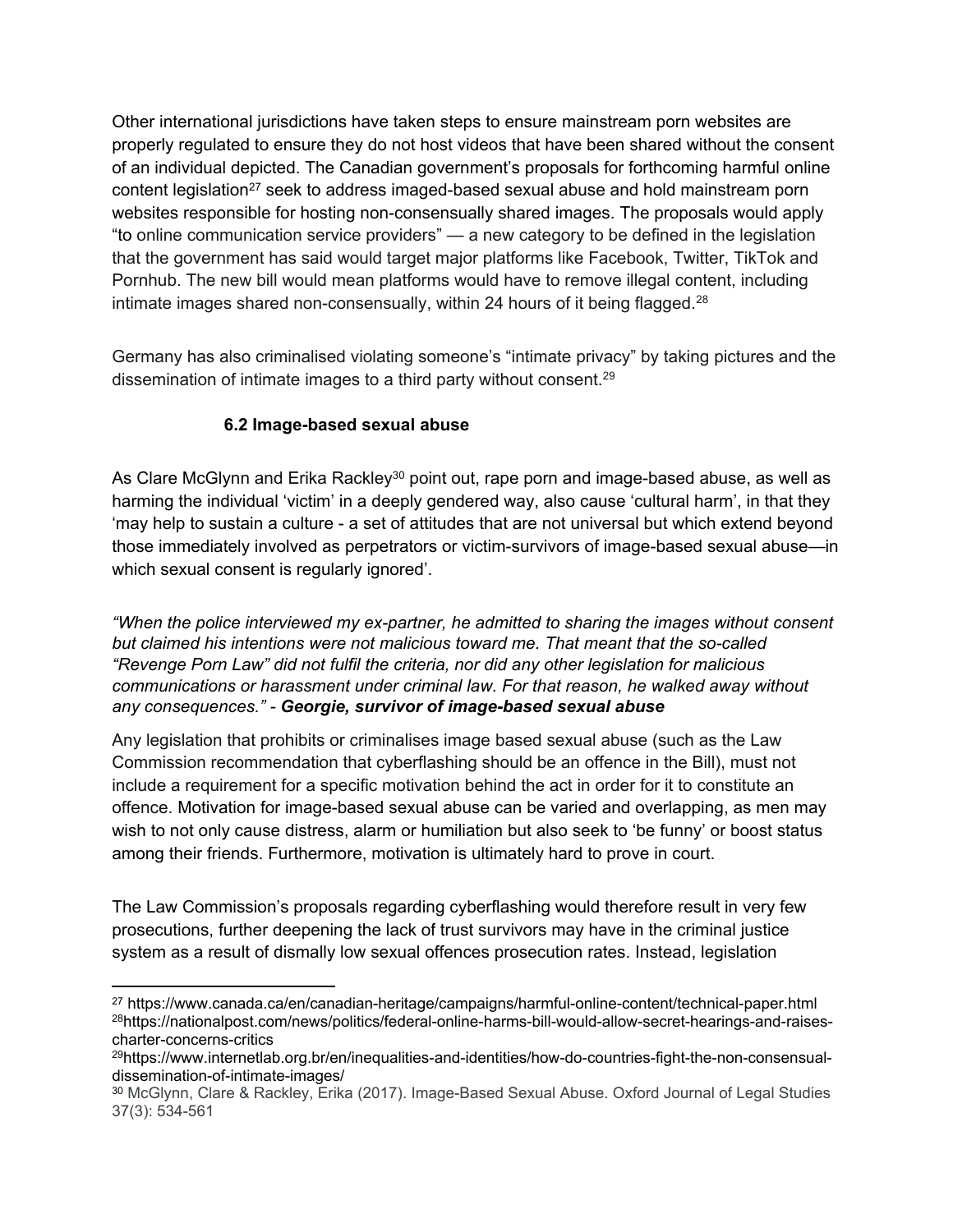introducing new image-based abuse offences should recognise image-based abuse as a harmful intrusion and encroachment on women's personal space, grounded in a lack of consent, rather than focus on the motivation of perpetrators.<sup>31</sup>

## **6.3 Recommendations**:

- $\bullet$  For the definition of "indirect" harm in s 46 (7) not to rely on causation, particularly given how difficult it is to prove. Instead a definition that recognises that harm is created by content that endorses, excuses or encourages VAWG.
- All forms of image-based sexual abuse, including the taking, sharing and threats to share intimate images, to be included in the definition of what constitutes harmful in the Bill
- Anonymity to be automatically granted to all victims of image-based abuse
- For commercial porn websites to be specifically named in the legislation as a "regulated service", being a provider of online services where users can generate and share content or search content and thus under the remit of the OfCom regulator.
- For the legislation to acknowledge that pornography that depicts, endorses, or encourages, attitudes or behaviours underpinning VAWG to be recognised as content that is harmful to adults and children.
- For a new criminal offence to cover false representations of consent to sharing intimate images on public websites and platforms
- For the regulator to be empowered to issue take down notices in respect of image-based sexual abuse and other forms of online VAWG in response to individual instances.
- The criminalisation of image-based sexual abuse that does not require a specific motivation to be proved.

# **7. Right to Support**

*"When we reached out to the Revenge Porn Helpline, they were amazing. They reported the images directly to the site owner and because of their hard work, some of the images have been removed from the platform, although it has taken a while for this to happen." Ruby - survivor of image-based sexual abuse*

Any preventative approach must include provision of support, and that means establishing a requirement for it, as well as funding and resourcing. We know that specialist organisations –

<sup>31</sup> <https://www.independent.co.uk/voices/cyberflashing-new-law-online-safety-bill-b1888633.html>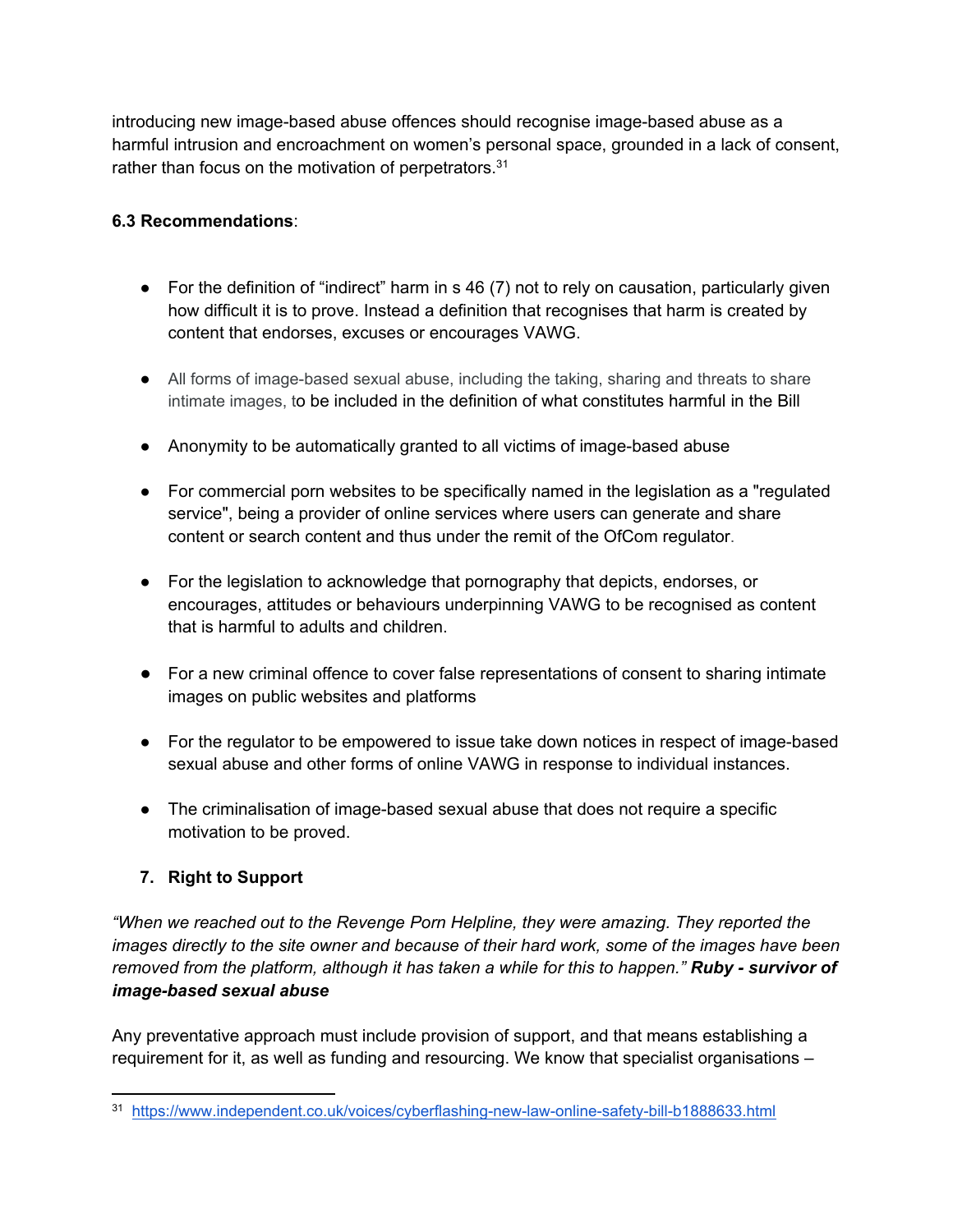the ones which women are most likely to turn to when they have experienced offline and online abuse are [severely](https://wbg.org.uk/analysis/2018-wbg-briefing-violence-against-women-and-girls/) [underfunded](https://wbg.org.uk/analysis/2018-wbg-briefing-violence-against-women-and-girls/) [a](https://wbg.org.uk/analysis/2018-wbg-briefing-violence-against-women-and-girls/)nd unable to respond to the huge levels of demand they face. The increasing dependency on the online world during the Covid pandemic has provided ample breeding ground for perpetrators to abuse women online. Between April 2020 and May 2021, Refuge has seen on average a 97% increase in the number of complex tech abuse cases requiring specialist tech support when compared to the first three months of 2020, demonstrating how increasingly critical specialist support for survivors is.The structure of funding and commissioning models mean that these specialist organisations are hard pushed to deliver their core work, and therefore unable to grow at the pace needed to be able to respond to these additional forms of harm.

There is a high incidence of Online VAWG, with 1 in 7 young women having experienced threats to share their intimate images or videos<sup>32</sup>, and the likelihood is that the prevalence is only set to grow. Financial provision for support for victims of online harms must be provided in order that they are able to receive independent, specialist and trauma informed support and advocacy from organisations that are experts in responding to VAWG and working with online harms.

## **7.1 Recommendations**

A funding package for victims of online VAWG to be launched alongside the Bill. The funding for this to raised via:

- 10% of the revenue raised from the Digital Services Tax ring-fenced to fund specialist VAWG sector efforts to effectively address online VAWG, with 50% ring-fenced for specialist 'by and for' led services for Black and minoritised women and girls.
- Alternatively, 5% of any fines levied by Ofcom to be directed to funding specialist VAWG sector support services, and for 50% of this amount to be specifically ring-fenced for specialist 'by and for' led services supporting Black and minoritised women and girls.

# **8. Right to Be Informed**

In order to prevent and regulate online harms it is vital the government, regulator and the public understand the extent of the issue and are able to identify patterns of abuse. This is only possible if data collected is disaggregated in terms of different forms of harms and protected characteristics. This enables targeted approaches and, where there are links with other policy areas such as criminal justice, it allows policy makers to have joined-up data-sets.

## **8.1 Recommendations**

<sup>32</sup> https://www.refuge.org.uk/wp-content/uploads/2020/07/The-Naked-Threat-Report.pdf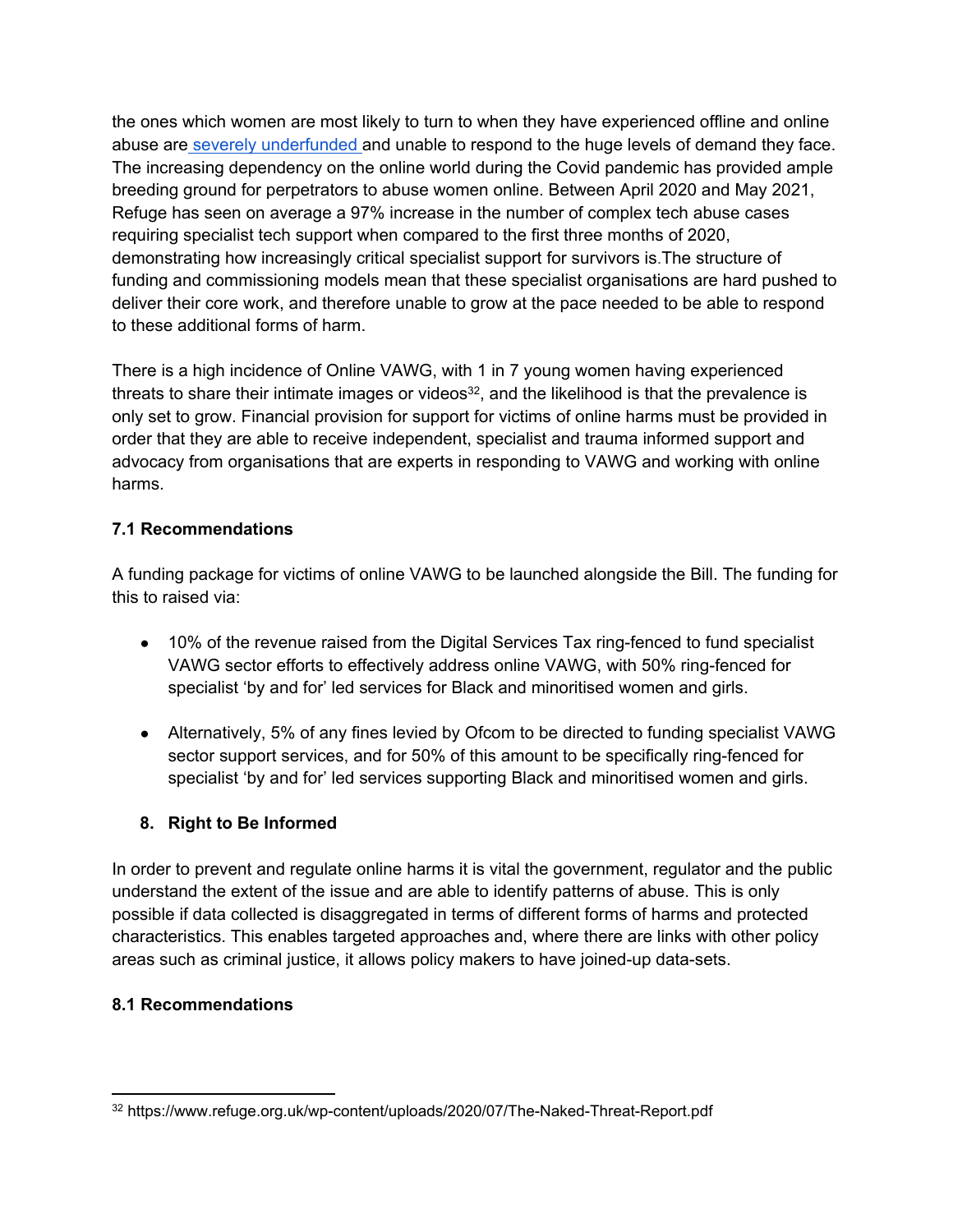- Transparency reporting should include a separate VAWG category which could include abuse such as 'rape threats', image-based abuse etc. Companies should show how they are taking steps to remove users who commit 'online VAWG'.
- Tech companies to provide greater transparency about their content moderation efforts, including by allowing trusted research institutions and civil society organisations to access anonymised and disaggregated data about content removals and complaints submitted to the platforms, covering the type of action taken, the time it takes to review reported content and increased transparency around appeals processes.
- Tech companies to seek feedback from users on how they felt a complaint was handled and to report on this too - in essence user satisfaction.
- Tech companies need to be transparent about their investment in and resourcing of content moderation, and need to invest more resources in human content moderation. This should also include access to trauma-informed support for human moderators given the risk of vicarious trauma and/or retraumatisation.
- Tech companies should provide more transparency about their policies related to dehumanising language based on gender, ethnicity and other protected categories.
- All the above should be accessible, and easy to find and the regulator should compile these reports – with analysis – and potentially a rating system on their website.

# **9. An Effective and Robust Regulator**

A regulator with the teeth and independence to hold tech companies meaningfully to account is essential in addressing and preventing online harms as well as moving us away from voluntary piecemeal responses from individual tech companies. We have significant concerns about Ofcom's ability to effectively enforce regulations in its current form. Given their other regulatory functions and the size, range and power of the tech companies they will be taking on they need significant resourcing and enforcement powers.

83% of respondents to the Glitch & EVAW Ripple Effect survey who reported one or several incidents of online abuse during COVID-19 felt their complaint(s) had not been properly addressed. This proportion increased to 94% for Black and minoritised women and non-binary people.

In the paper 'Shattering Lives and Myths – a report on image-based sexual abuse'  $33$ Clare McGlynn and colleagues found that for many victims their first imperative is for material to be taken down, but that this is difficult, cumbersome and time consuming. The Bill provides no

<sup>33</sup> https://claremcglynn.files.wordpress.com/2019/10/shattering-lives-and-myths-revised-aug-2019.pdf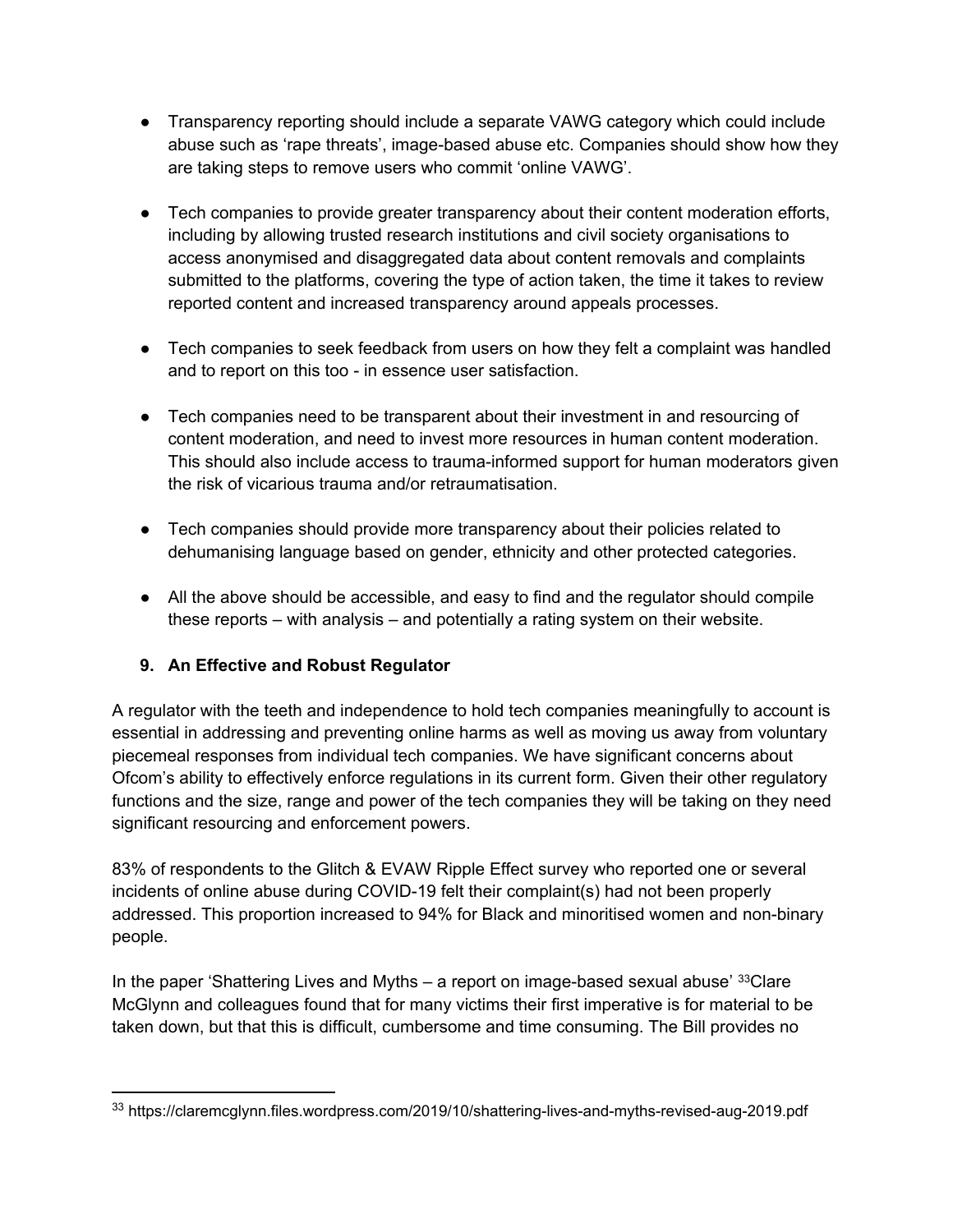recourse for this despite it being such a priority for victims. The Regulator should be given the power to order images to be taken down, in response to individual reports.

*"A year later, the content is still online against my wishes. Attempts to get it removed using DMCA takedown notices work for some time, for them to only be reuploaded. Filing for DMCA takedown notices is an issue in itself. It is dangerous to file these notices yourself as they require a name, address and contact details which are then shared with the person who uploaded the content and is then sometimes used for blackmail or doxing." - Madison, survivor of image-based sexual abuse*

"There is nothing to stop him from doing it again and the websites he frequented are still in *existence. Their list of victims grows daily and the potential for re-traumatisation is staggering where there is no guarantee of removal." - Georgie, survivor of image-based sexual abuse*

We may wish to learn from the example set by other countries in response to online VAWG. In Australia the eSafety Commission has a team that is able to remove non-consensual material from the internet at the request of victims.<sup>34</sup>

Additionally, South Korea's Advocacy Centre for Online Sexual Abuse, which is funded by the Ministry for Gender Equality provides comprehensive support for survivors including counselling and legal advice as well as having the power and dedicated resource to take down intimate images which have been shared without consent. A regulator with the power to properly address online VAWG by taking harmful content down, and sufficient, Government-funded support for victims would ensure the UK is in line with international online harms legislation.<sup>35</sup>

# **9.1 Recommendations**

- For an independent regulator to have adequate resource, independence and enforcement powers to provide a meaningful challenge to tech companies
- For an independent regulator that is resourced and committed to developing a specialist knowledge base relating to Online VAWG with engagement and where appropriate scrutiny from third sector specialists in Online VAWG
- For the regulator to be proactive in enforcement of regulation of tech companies identifying trends, closely monitoring the efforts of tech companies around moderation, take downs and support signposting.
- For the regulator to have the power and resource to order the take down of image-based sexual abuse and harmful content
- For the regulator to have a clear system of accountability and scrutiny

<sup>34</sup>https://claremcglynn.com/imagebasedsexualabuse/korean-lessons-on-supporting-victims-of-imagebased-sexual-abuse/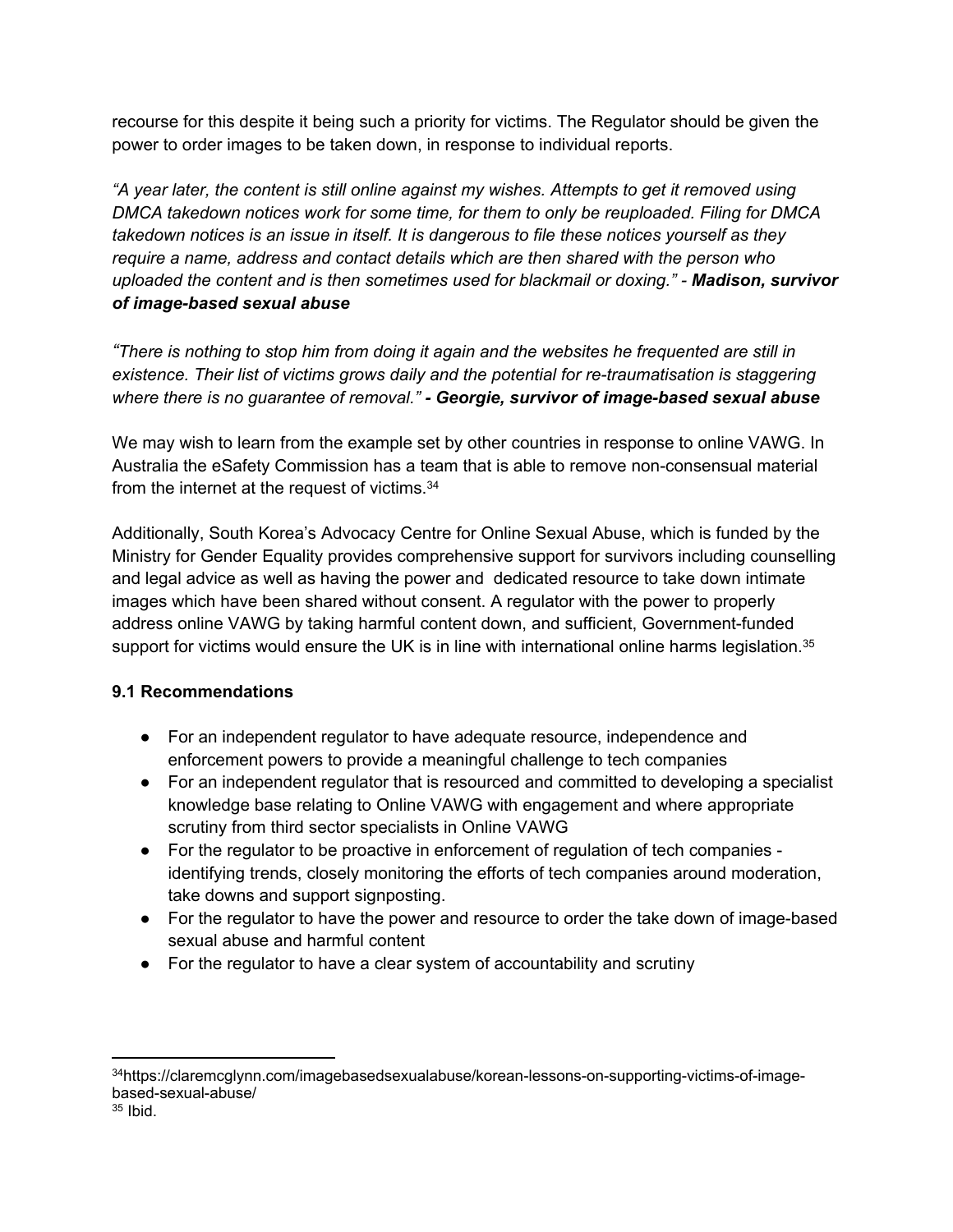## **10. Safety By Design**

*"Platform liability is very important for so many reasons, not just to stop the images appearing on the sites in the first place. Two of the victims in our group have been blackmailed over Instagram by troll accounts over the images. They've pressured the members of our group for money and threatened showing the images to their families. The platforms need to have a responsibility for this and making sure it doesn't happen." - Ruby - survivor of image-based sexual abuse*

The Bill has inadequate provision regarding the ways tech companies should be encouraged to acknowledge and respond to the fact that their products can facilitate, and even encourage, harm. There is not enough focus on the platform design and the systems and processes that are developed.

It is clear that platforms such as social media sites and dating apps which are very profitable due to their reach and users, are ideal spaces for adults and young people who seek to 'groom', deceive and abuse through anonymised usernames and private chat which is invisible to others. Similarly, other platforms provide ideal 'conducive contexts' for individuals and groups to 'pile on' and harass and shame vulnerable individuals with impunity. When the potential for serious harm and abuse is clear at design stage, it should be acknowledged by the company and mitigated against. Co-design and training from the specialist VAWG sector for the tech industry to help identify potential opportunities for abuse should be seen as best practise.

While platforms are introducing measures such as users filtering out key words or accounts they don't want to see, responsibility cannot rest solely on the user, it must rest primarily with the software designer, the tech company: those financially benefiting from the product and the data collected by it.

## **10.1 Recommendations**

- The Bill should include a new high level tech commissioning and design stage related principle which is: a company should be required to take into account, and to address and reasonably mitigate against potential harms.
- There needs to be ethical frameworks and online harm analysis when designing software and devices that mean that the default setting is the software/device at its safest for all potential users to navigate, and the least likely to nudge and encourage users into participating in forms of online hate or abuse; or being exposed to these.
- Any mechanisms and settings for managing and reporting content must be accessible and appropriate for all disabled people.
- The regulator should make a high priority of enforcing this norm.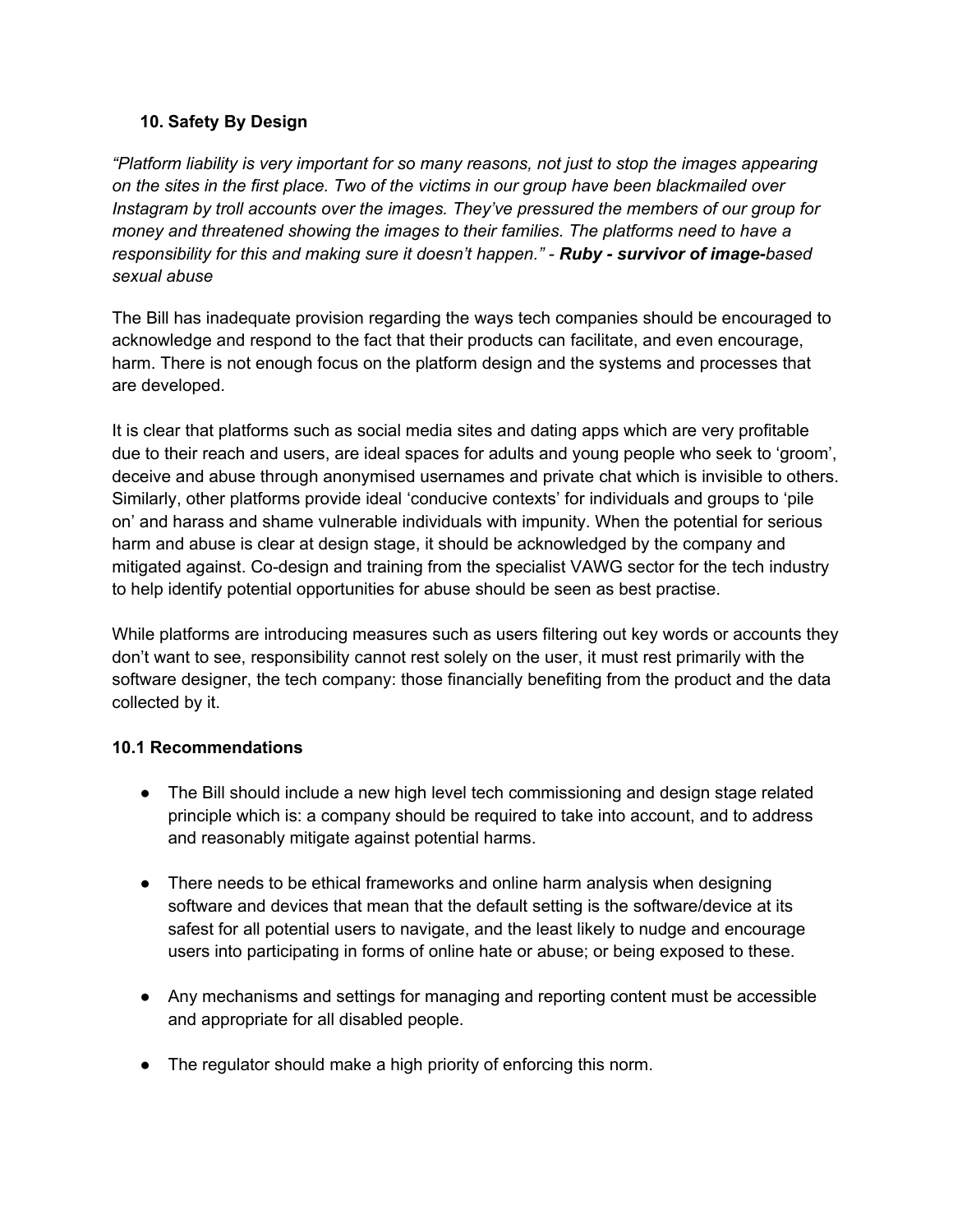## **11. Future Proofing: fake porn and more**

This legislation is a way to explicitly state that Online VAWG will not be tolerated - establishing a precedent that will enable future work in tackling and preventing its harms. There must be an ongoing duty to interrogate the impacts of the Bill and the extent of the success of the Regulator. As part of future proofing we must treat this legislation as an initial step, following which considerable work must be done to build on it.

Within the scope of the Bill, part of future-proofing is ensuring that emerging technology does not provide a loophole for abuse. Fakeporn<sup>36</sup> is a serious problem and victims suffer significant harms when this material is made and created without their consent. While attempting to address some of the current online harms the Bill is not forward looking enough to respond to ways in which AI and other advancements can and will be weaponised to harass and abuse women and others.

Tech is increasingly being used to perpetrate domestic abuse, and this trend is likely to only continue given the increasing move to digital. R[esearch](https://www.refuge.org.uk/wp-content/uploads/2020/07/The-Naked-Threat-Report.pdf) [from](https://www.refuge.org.uk/wp-content/uploads/2020/07/The-Naked-Threat-Report.pdf) [Refuge](https://www.refuge.org.uk/wp-content/uploads/2020/07/The-Naked-Threat-Report.pdf) [found](https://www.refuge.org.uk/wp-content/uploads/2020/07/The-Naked-Threat-Report.pdf) 1 in 14 adults have experienced threats to share intimate images in England and Wales, but this figure rises to 1 in 7 among young women<sup>37</sup>, suggesting this form of abuse is increasingly common among younger people and the issue could grow in prevalence. As the pandemic resulted in a greater time spent on line so too did tech abuse - between April 2020 and May 2021 Refuge saw on average a 97% increase in the number of complex tech abuse cases requiring specialist tech support when compared to the first three months of 2020.

Some strides have been made in Scotland and Australia which we believe the Bill could learn from. The Abusive Behaviour and Sexual Harm (Scotland) Act 2016 which makes image-based sexual abuse a sexual offence explicitly includes "whether or not the image has been altered in any way".<sup>38</sup> The inclusion of fake porn/deepfake images or video recordings in this definition of image-based sexual abuse offence thus ensures that the law is future proofed.

Another example is Australia where certain jurisdictions, such as South Australia, New South Wales, and the Australian Capital Territory (ACT), explicitly define an "intimate" or "invasive" image as including images that have been altered or manipulated within their intimate image abuse offences.<sup>39</sup>

## **11.1 Recommendations**

● A commitment to 'future-proofing' in the area of online harms including online VAWG regulation, to ensure that in particular the ever growing use of AI (see deepfakes) and

<sup>36</sup>https://claremcglynn.com/imagebasedsexualabuse/fake-porn-deepfakes-and-need-to-reform-criminallaw

<sup>37</sup> https://www.refuge.org.uk/wp-content/uploads/2020/07/The-Naked-Threat-Report.pdf

<sup>38</sup>https://www.legislation.gov.uk/asp/2016/22/part/1/crossheading/disclosure-of-an-intimate-photographor-film/enacted

<sup>39</sup> https://www.lifehacker.com.au/2019/11/ai-generated-revenge-porn-is-our-new-unfortunate-reality/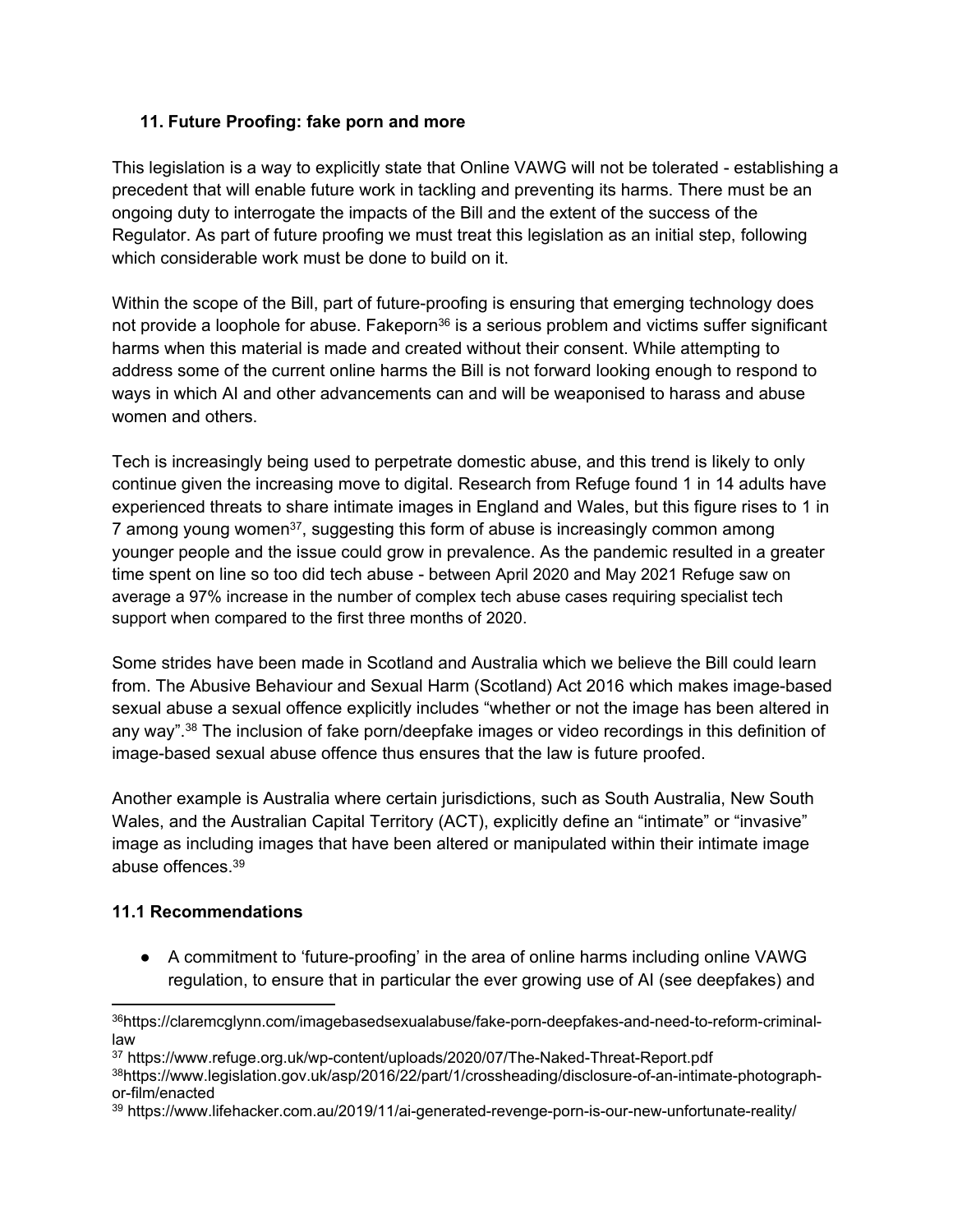other ways in which online harms will be perpetrated in future are within scope of the emerging policy and the regulator's powers.

● To include fakeporn/deepfake images within the scope of any legislation that criminalises image based sexual abuse

#### **12. Survivor Testimonies**

**Annex A:** Testimony of Survivor Ellesha May Garner **Annex B:** Testimony of Survivor Georgie Mathews **Annex C:** Testimony of Survivor Madison **Annex D:** Testimony of Survivor Ruby

#### **13. Organisations in support of this briefing**

Organisations and experts in Violence Against Women and Girls who have contributed to and support this briefing:

**#NotYourPorn Chayn Dr Fiona Vera Gray End Violence Against Women Coalition Faith & VAWG Coalition Glitch Imkaan Professor Clare McGlynn Rape Crisis England & Wales Refuge Welsh Women's Aid Women & Girls Network WGN Women's Aid Federation of England**

We are grateful to the survivors who shared their experiences.

**Submitted 08.09.2021**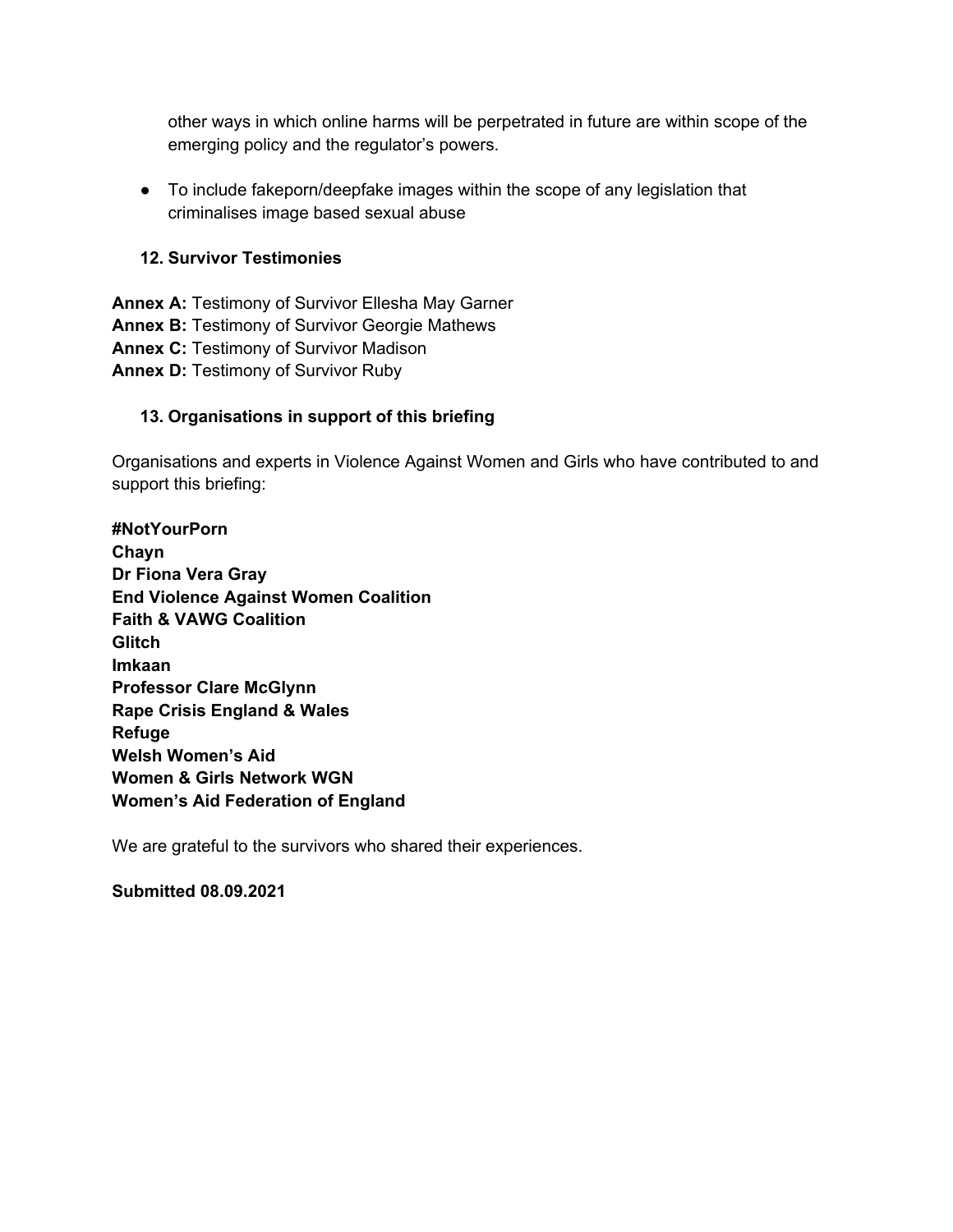#### **Annex A**

#### **Testimony**

Back in 2018 I was made aware that two videos of me had been posted onto the porn website Pornhub.

To say it was a shock would be an understatement, I hadn't taken or consented to taking sexually explict videos so I just couldn't understand where these videos had come from. After watching the videos for the first time I realised that my mentally and emotionally abusive ex boyfriend had filmed us without my knowledge or consent. Whilst we'd had sex on a couple of occasions he had decided to commit voyeurism and completely disrespect my right for privacy.

After our breakup and me expressing the fact that I didn't want to speak to him again due to the behaviour he displayed during our relationship, he decided to post these videos on to his Pornhub account for thousands, potentially millions of strangers to watch.

After watching the videos I was in a state of disbelief, anguish and anger. My self confidence and mental health were in tatters and I just didn't know where to go from here. I remembered vaguely hearing about this type of thing being illegal and realised that I needed to phone the police and report him. The lady I spoke to on the phone was very helpful and asked me to attend the station in order to write up a statement on what happened.

When I first visited the police station I had immediate concerns as to how this case was going to be handled. Whilst the officers were empathetic and comforting, it was quickly obvious that they hadn't dealt with something like this before and they weren't sure of the procedure when it came to beginning to investigate what had happened. After going away to consult with colleagues, they advised that they wouldn't be able to access the website as it was blocked on their servers and that he was also wanted by another police force for committing a very similar crime against another girl. Due to the fact that they weren't able to access the website, it was left me to gather all of the evidence for them. I had to go through the indignity of watching and recording the videos over and over and looking through the rest of his account to check for other illegal material.

Following over 6 months of investigation (2 months of which waiting for him to be arrested and questioned) and a lot of toing and froing between the two police forces which resulted in no physical evidence such as his phone and other devices being retrieved or searched, the case was dropped as they had insufficient evidence and due to the fact that they couldn't prove that my ex had done this to 'deliberately cause me distress'.

Unfortunately due to how the law is written, you have to outwardly prove that the perpetrator has committed the crime in order to cause the victim distress. This is something that is incredibly difficult, near on impossible, to prove and also makes no sense as there is no other reason to do this to someone other than to manipulate, disrespect and upset them.

My case was noticed by the cyber crime team who apologised on behalf of the force for the previous failings in the investigation and advised that they had reopened the case and were reinvestigating.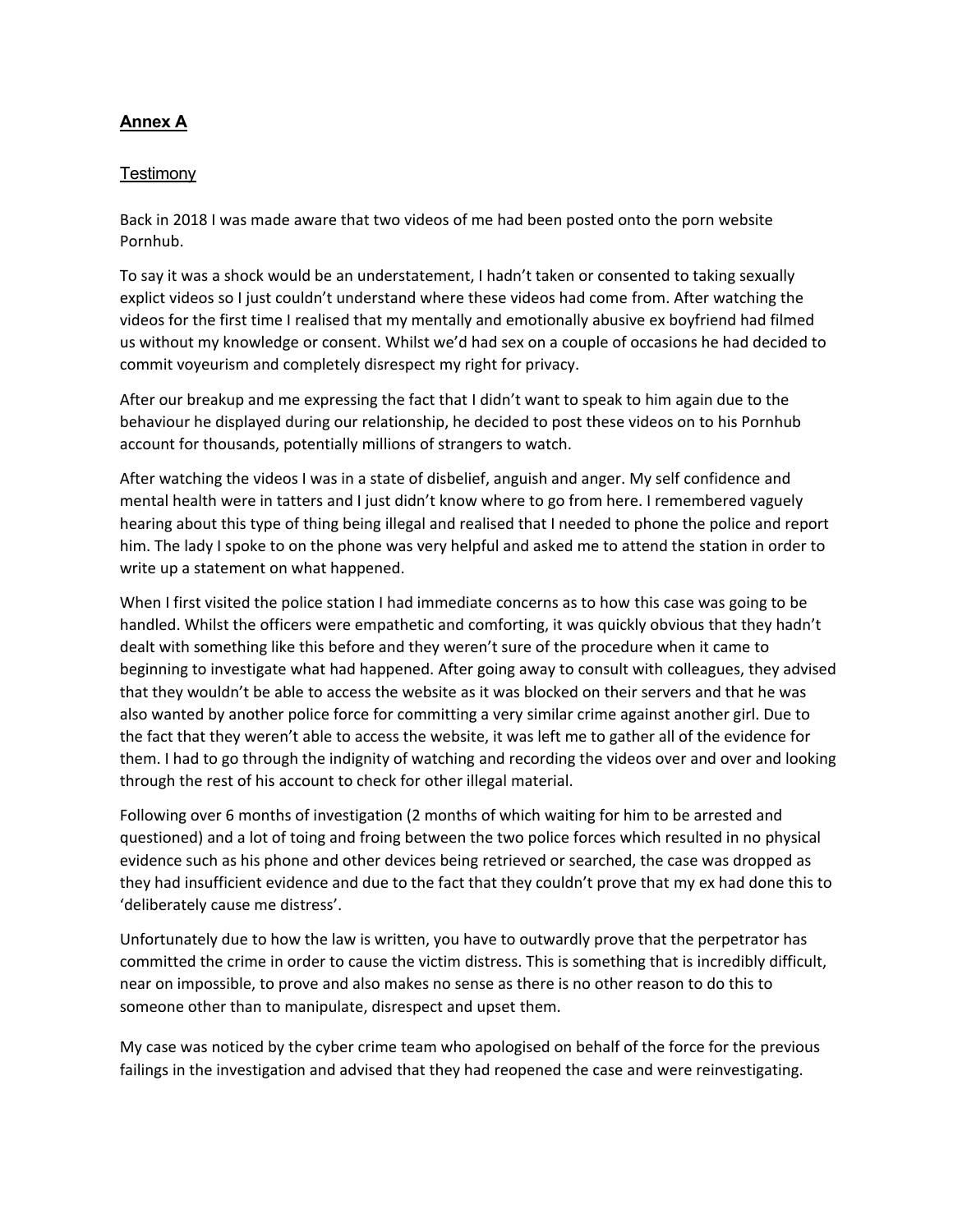Unfortunately it ended with the same outcome with the CPS essentially providing a defence for the perpetrator by theorising on who could have posted these and why they were posted, all despite the fact that they were linked directly with his account online, his email address and his IP address. Also, he had done this multiple times to multiple different women but still the CPS were questioning my morals and my believability. I have never experienced victim blaming like it and for the first time during this whole process, I understood why people chose not to report things like this to the police. It was devastating, I would say almost as devastating as having this happen to you in the firstplace.

Pornhub was also not held accountable at any point for allowing someone with an extensive record of abusing women to create and post onto the site with no checks on whether what he was posting was consensual or not. The name of the videos outwardly showed a lack of respect for the person in them and also mentioned the fact that it was his ex girlfriend, why would you ever give consent to an ex partner to upload sexually explicit videos of you online after a break up? Surely that should have been something picked up when vetting the videos posted onto the site? Why were they not flagged and removed as potentially illegal?

Pornhub were also very reluctant to assist with the police investigation. The officer received one very vague reply when he asked for the details of the account and the videos that had been uploaded. All other correspondence was ignored, although Pornhub dispute having received these emails as they were sent to 'an old email address' despite the fact that they had responded on that email address to the first contact.

As far as I am concerned Pornhub have no moral standing when it comes to the crimes committed on their site. They at this time openly invited anyone and everyone to share videos without ever checking who was behind posting these videos, if consent from both parties had been received and whether or not the content was illegal. Then when something illegal had been found on their site, they washed their hands of any responsibility and failed to assist in catching a prolific women abuser.

Going through all of this has had a profound impact on my life. I will never have the ability to trust people in the same way and will always second guess their intentions towards me. My self confidence is at an all time low and although I have put a brave face on throughout this, it has had a detrimental effect on my mental health.

This crime is happening more and more and unless something is urgently done to rectify the huge flaws within the system, how the perpetrators and websites are held accountable and how prevalent victim blaming is when reporting this crime plenty more people will have to suffer the same injustices and distress as I have.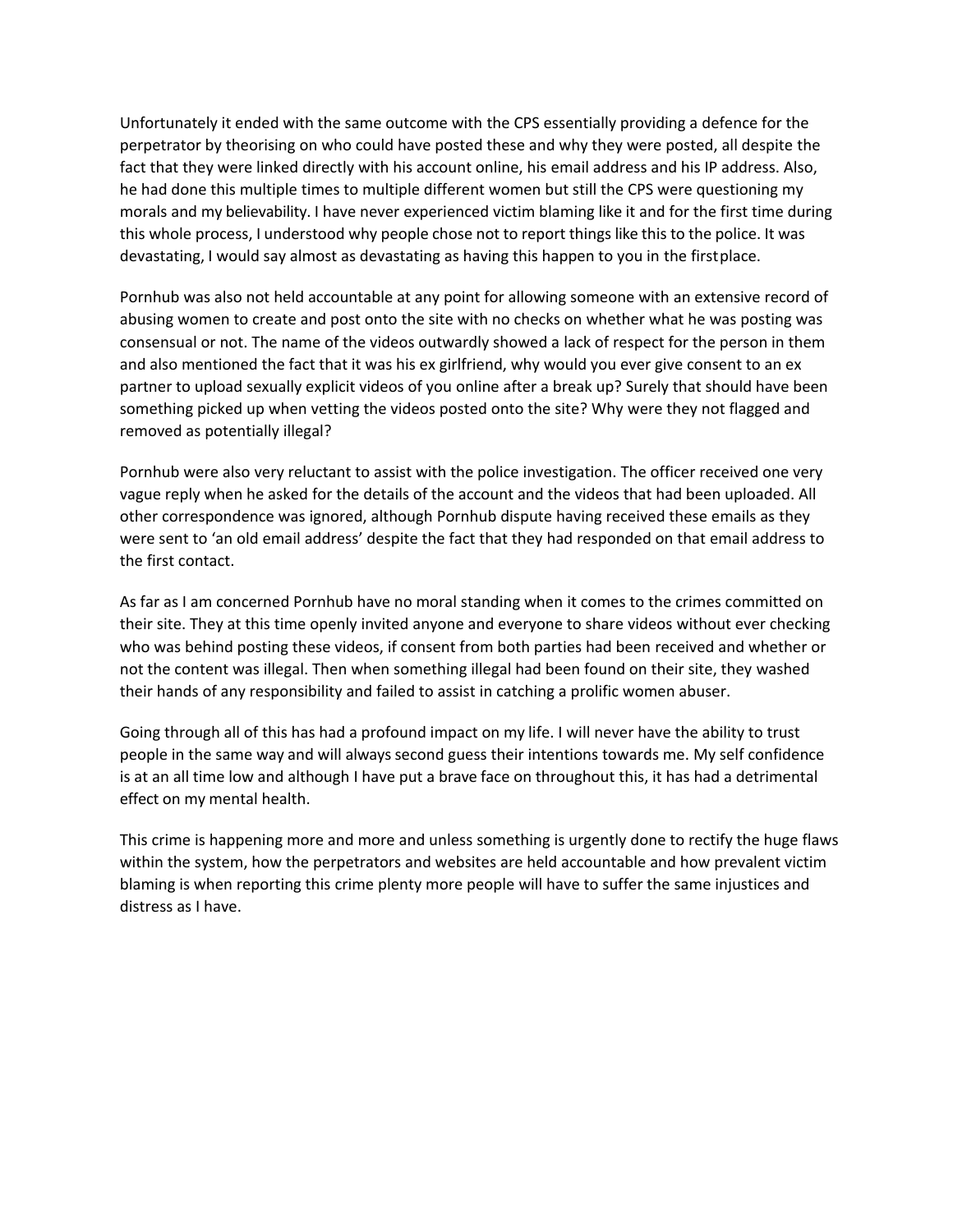#### **Annex B**

Name: Georgie Matthews

Date: 20/08/2021

I am a victim-survivor of intimate image abuse. I found out in May 2020 that an ex-partner had been sharing intimate images of me online without my consent.

I found out about the image sharing via Facebook. I was contacted by a stranger using an alias who, although they appeared to be acting as a good Samaritan, had gone to great lengths to conceal their own identity and despite extensive efforts from the police, the identify of this person is still unknown.

Following this communication, I reported the situation to the police and went in search of more evidence. What I found showed **a number of websites dedicated to non-consensual pornographic content and online forums designed to cater for the anonymous sharing of explicit content**. It showed a trail of evidence that suggested that my situation was not a one-time act but a prolonged behaviour – my ex-partner has, in all likelihood, been engaging in non-consensual image sharing for a number of years without my knowledge.

I sought the help of charities and trusted friends to identify where the images were and, where possible, to have them taken down. The police could do nothing in this regard, other than strongly advise my ex-partner to have them removed where he had the power to do so.

I have no idea to this day just how much content is still out there on the internet and feel certain that no matter what I might do in the present, this will loom over my future.

When the police interviewed my ex-partner, he admitted to sharing the images without consent but claimed his intentions were not malicious toward me. That meant that the so-called "Revenge Porn Law" did not fulfil the criteria, nor did any other legislation for malicious communications or harassment under criminal law. For that reason, he walked away without any consequences.

There is nothing to stop him from doing it again and the websites he frequented are still in existence. Their list of victims grows daily and the potential for re-traumatisation is staggering where there is no guarantee of removal.

In the months immediately following my discovery, the police investigation continued, and I sought counselling. I was in counselling from May 2020 – February 2021. The police investigation ended in December 2020. Throughout those 10 months, I battled with depression, fear and anxiety. I am still dealing with the aftermath of my trauma and experience some PTSD symptoms.

The online world is scarier now. Whenever I see a message from a stranger in my inbox, or someone I haven't spoken with in years, my first thought is that they have found something. I was followed on Instagram by a copy-cat account that I believe to be connected with my image abuse and as such have become very protective of my online presence. I create social media content for my job and work as an actress which means I have an extensive online presence. I am scared that one day, my ex or one of his "friends" will find a way to make my career choices impossible. That they will seek to humiliate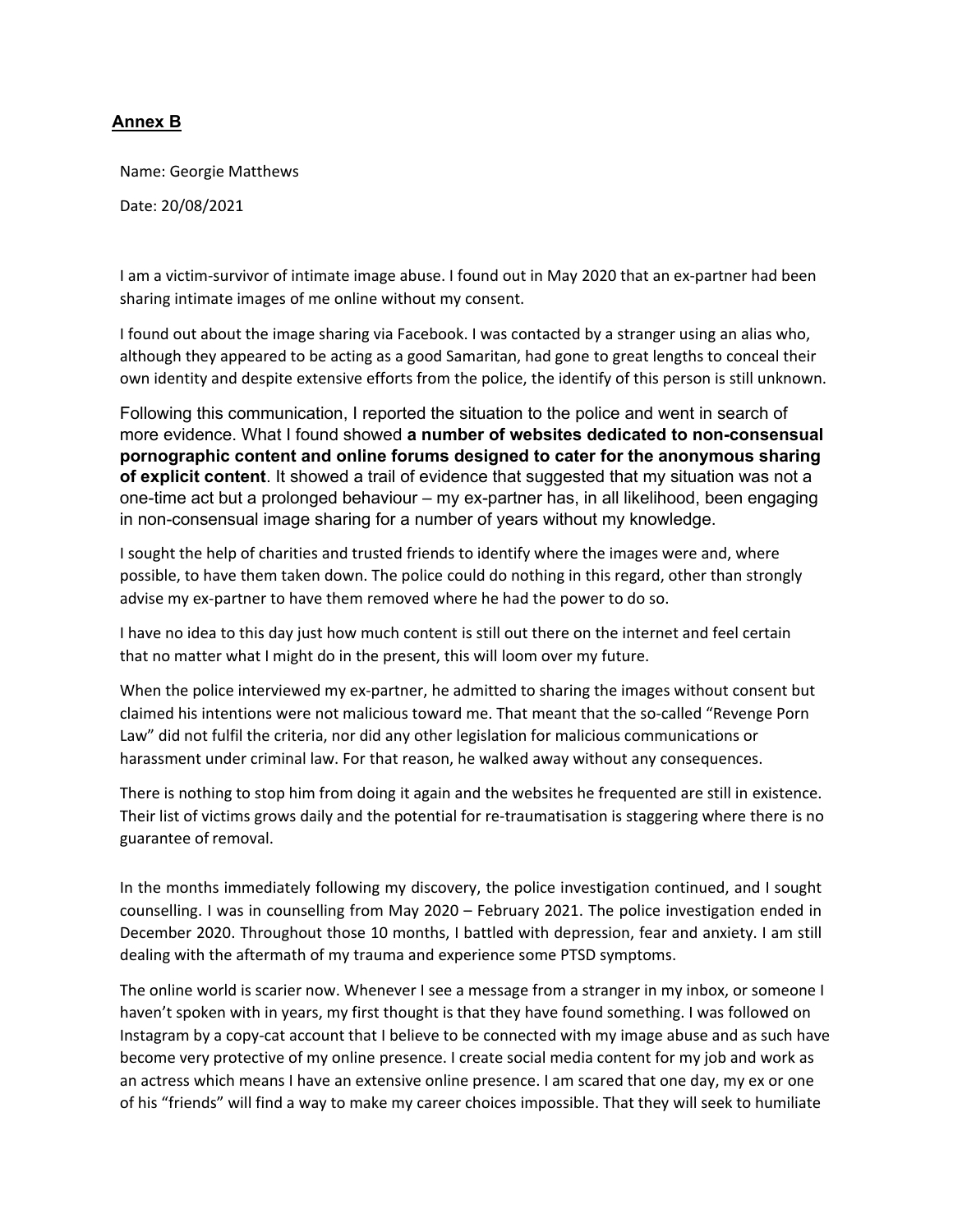me by sharing images of me in my virtual place of work. This is not a paranoid fear – this is a tangible possibility.

As a single person, romance continues to be a source of anxiety. Trusting new potential partners fills me with fear and I do not know when I will feel comfortable enough to let another person into my bed. Until I can overcome that fear, I will remain single. I feel that loneliness intensely – but even more that that, I feel angry that my sense of freedom has been corrupted by things I have no control over. Despite my best efforts, I cannot trick my brain into forgetting the trauma.

In March 2021, I decided to start speaking out. I wanted to express how widespread the issue was and how badly current legislation failed. I shared my story publicly online and within a week, I was speaking on BBC TV and radio and connecting with activists all over the country and the world. The extent of the problem became incredibly obvious. This issue is global.

As soon as I started looking, it was like a fog rising on a landscape that had always been right in front of me. News stories concerning cases like mine were (and are) everywhere. Friends, colleagues and strangers came to me with their own stories of abuse and I felt both overwhelmed and unsurprised.

The culture of image abuse is rampant across all sectors of society, with the most vulnerable of course being the most likely to suffer. Image abuse is common in cases of domestic violence and an indicator for stalker/obsessive behaviour. **Underage pornography and sex trafficking go hand in hand. Homophobia, transphobia, misogyny and racism are the columns on which image abuse stands. Image abuse is fuelled by hate.** The Online Safety Bill must understand that where online abuse is found, so too is hate and oppression. We must look to regulate and punish the companies that profit and invest in hate.

I strongly believe in the freedom of expression and of sexuality. I also believe in the power of compassion. I want this bill to make sure it upholds those beliefs. **The Online Safety Bill** *must* **recognise the difference between the freedom of expression and oppression.**

When someone wishes to express their sexuality publicly – and safely – they should not be prevented from doing so. Whether it be to earn a living or for personal satisfaction, that should be allowed to continue – it is their choice.

But when someone wishes to *exploit* someone else's sexuality, take something that is not theirs and share it without consent, that is oppression.

There are thousands of websites and forums that exist expressly for the purpose of exploiting the sexuality of the oppressed and the vulnerable. These online havens for abuse are run by very clever people who enjoy loopholes – both virtual and legislative – that allow them to maintain their abhorrent practises.

**The Online Safety Bill should take pains to ensure that the people they employ to regulate online services have the necessary training and resources to challenge exploitation and hate where it is found.** When the police were investigating my case, it was painfully obvious that there were not enough resources – both human and monetary –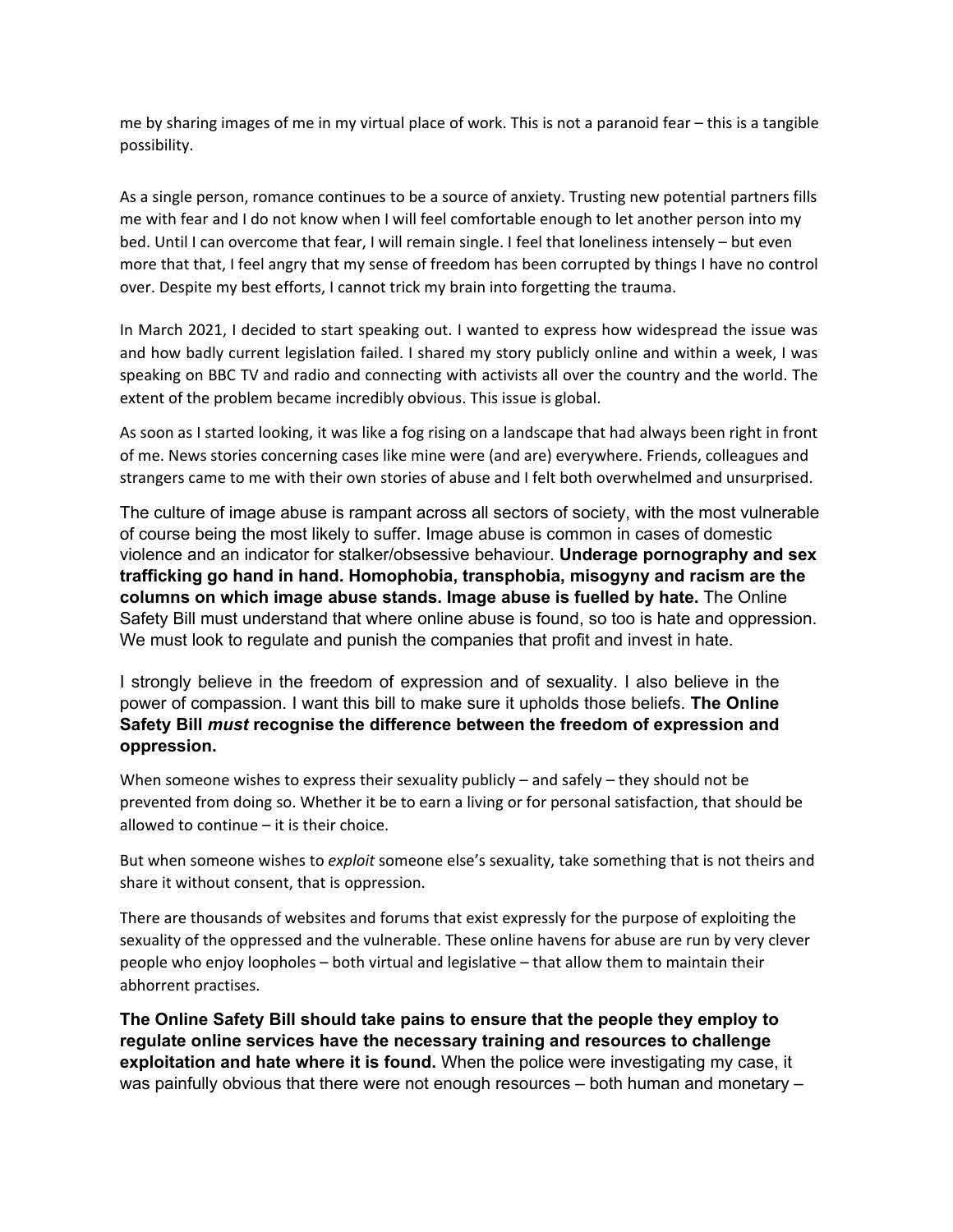to address my issues thoroughly or efficiently. I have no doubt that other evidence might have been located if the cyber-crime team were better funded.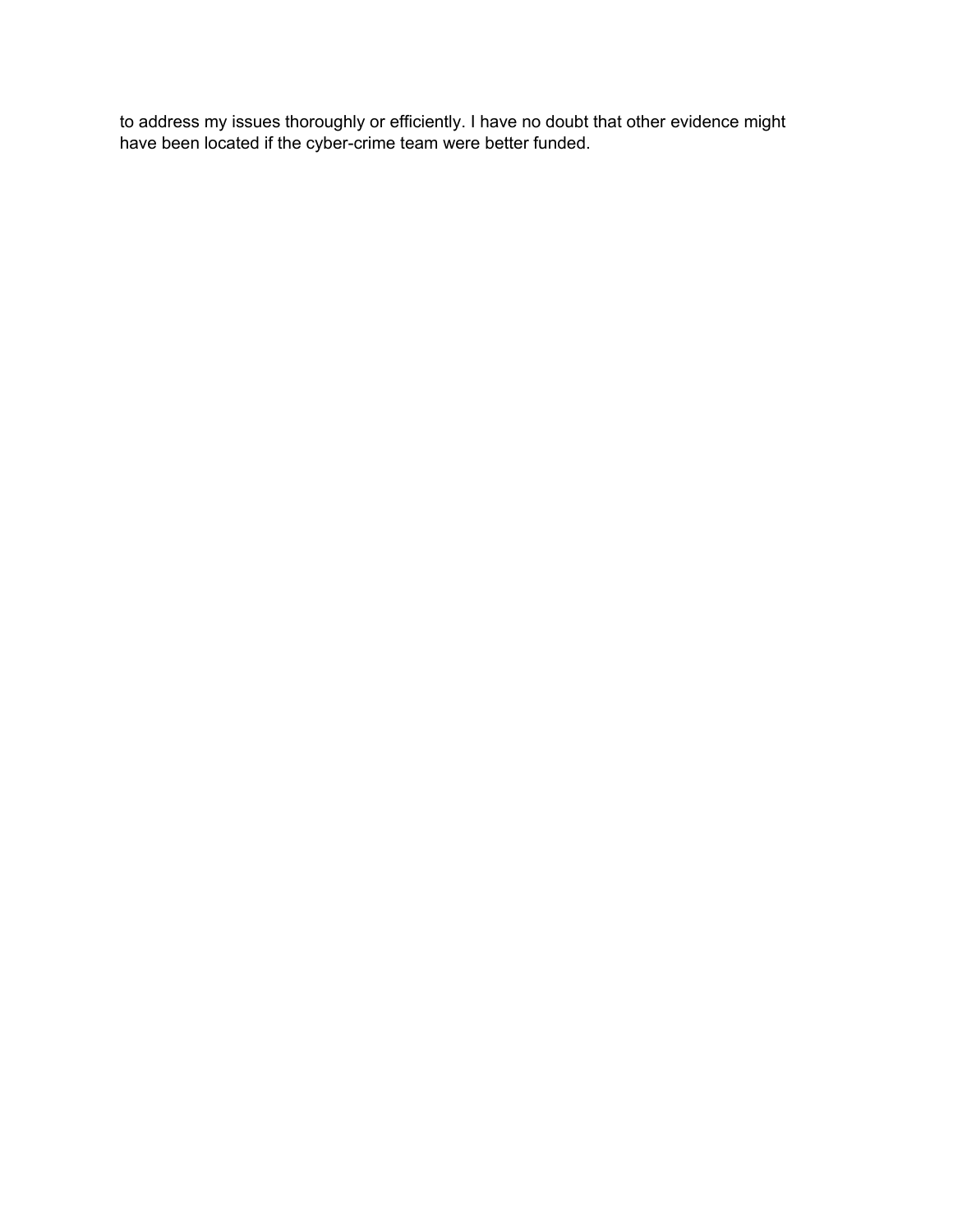#### **Annex C**

#### My Testimony – Madison

I am a female in my mid-twenties. I have been doing online sex work for two years, primarily as a "camgirl" and creating content. This line of work was completely my choice, and something I felt and still do, feel liberated by. I started this line of work after I left my degree in Nursing due to being diagnosed with a condition which made it hard for me to withstand the physical nature of that career.

I have always felt assured, open, and interested about the whole notion of sex and all connotations that reside with it. Because of this, I decided that online sex work would be well suited to me. I could work in the comfort of my own home, with the hours and flexibility that I needed to suit my life.

Before starting I spent two months researching everything I needed to know about online safety and how to work as professionally as possible in this role. I ensured to let immediate family and close friends know I had made this choice, to be transparent, as I was aware of the possibility of being 'outed'. Once I was confident in my knowledge, I began working online and I quite quickly grew to love it. Although, I soon came to realise it has some life altering consequences, which you can never be fully prepared for.

My IBSA story has many aspects and continues to develop as time goes by, but it begins with me being recorded without my knowledge or consent, then subsequently being uploaded to numerous tube sites, on multiple occasions. Some of the uploads included my partner, too. The perpetrator of this initial act of recording and uploading is unknown to me. At the time of discovering the uploads, I contacted the platforms I was working on when recorded for advice on how to stop this from happening and get the content removed, which came to no avail.

In early 2020, I was notified that the images and recording links had got into the hands of people in my hometown in Wales, and that they were "going viral". I am unsure how this happened exactly, as none of my personal details have ever coexisted with my online persona. I believe it was probably pure chance that someone recognised my face on a tube site and took the opportunity to use it against me.

In a short amount of time, these images and recordings had been viewed thousands of times by people. The links were sent to my friends, family, acquaintances and beyond. I then discovered they had got into the hands of an old boyfriend of mine in Wales, who decided to find my current partner's past girlfriend on social media to send them to her, to further make it "go viral" where I live currently in England. As a result, these images and recordings managed to travel from my hometown, to where I now currently live, despite there being over 300 miles between the two locations. At the time, the uploads were shared/viewed approximately 8,000 times.

As a consequence, I lost modelling contracts and was asked to cease all involvement with a local bridal business where I helped out frequently, despite the owners of business being fully aware of my online job from the beginning and having no prior issue with it. Their explanation for asking me to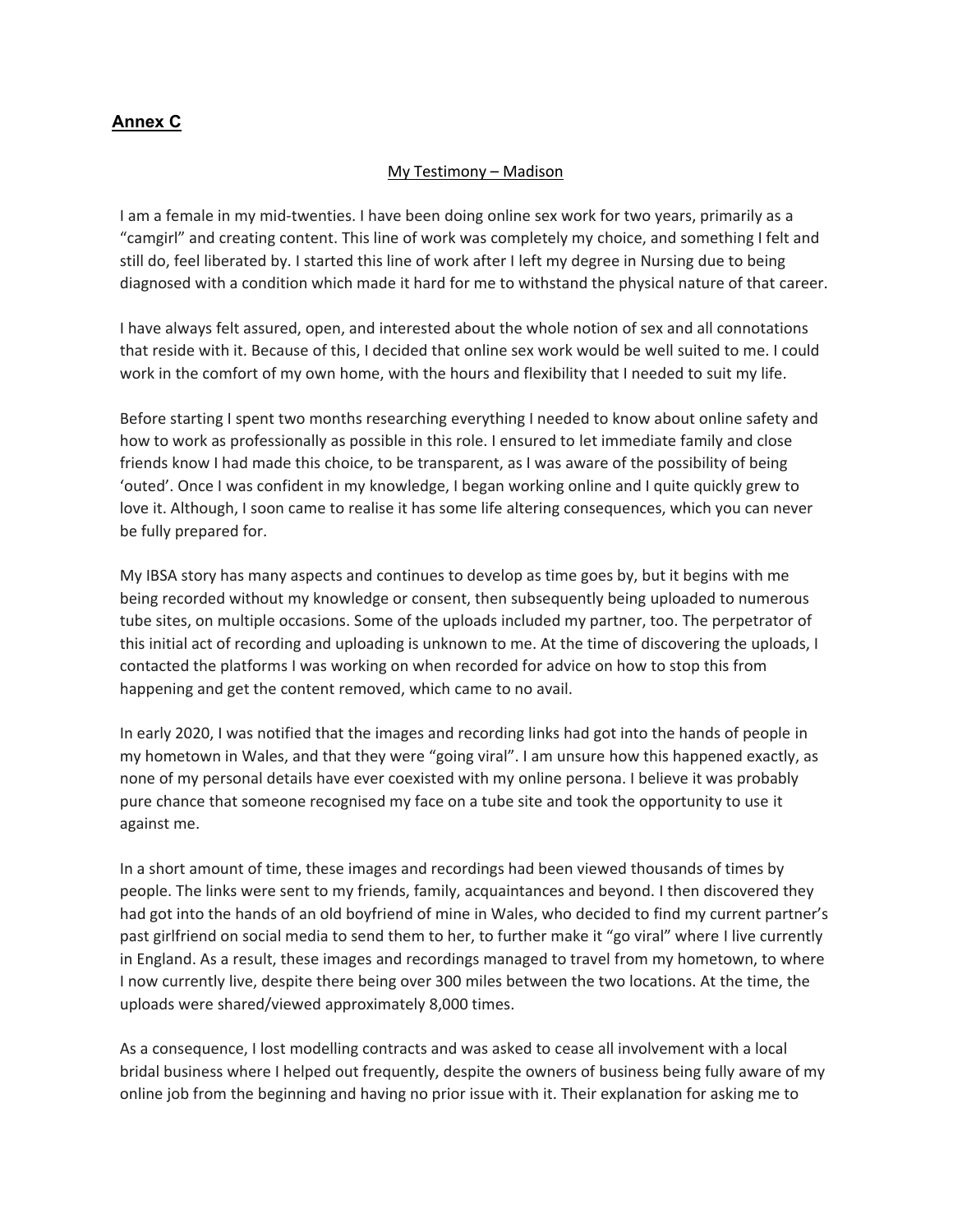leave was due to their embarrassment of people talking about and sharing the content of me. I felt extremely ostracised.

I contacted the Revenge Porn Helpline for advice as I was unsure of my rights as it was not a typical instance of revenge porn, and at the time I was not aware of the term Image Based Sexual Abuse. I was advised they could not help me due to it being my choice of work. I was told to speak to the police.

I contacted the police, as advised. They told me they could do nothing about the distribution of the "porn", or the platforms it was on, but they could go ahead with a case for harassment regarding the ex-girlfriend of my partner as we had evidence of her involvement in sharing the content. I felt I had hit a dead end, but I could not just let this go as it was taking over my life. I agreed and gave an interview with the police.

A week later I received a phone call at 11:45pm while I was asleep, from a Police Officer who was aware of my case despite having no previous contact with me before. This officer said that I, "should probably drop the case". Bewildered and startled by receiving this important phone call late at night, I agreed, but asked to have it kept on record in case it needed to be revisited. For context, my partner's ex-girlfriend is a Prison Nurse, working in a local prison with the inmates. The Police Officer was aware of her job, and I believe he wanted to spare her from any trouble with her own career and life. I still ask myself, why was I, my life and career, not taken as seriously?

This experience with the police left me at a loss, as I contacted them in hopes they would help me with the sites that were facilitating this to happen as that is where the problem stemmed from. Instead, they were only half-interested about one individual, instead of seeing the bigger picture.

A year later, the content is still online against my wishes. Attempts to get it removed using DMCA takedown notices work for some time, for them to only be reuploaded. Filing for DMCA takedown notices is an issue in itself. It is dangerous to file these notices yourself as they require a name, address and contact details which are then shared with the person who uploaded the content and is then sometimes used for blackmail or doxing.

I lost over a stone in weight at the time and suffered severe anxiety from the whole ordeal for months. I still think about it daily. I have been stopped from doing things I love and in turn faced blatant ostracisation and violation. I am incredibly grateful that my family and close friends are very supportive of me, as many other people are often shunned by their own family and friends when IBSA occurs. I have had to spend a lot of time working on myself and my mindset to overcome what has happened.

Sadly though, it is still prevalent over a year later. My partner runs a business, and this has also been affected by these images and recordings being shared. Recently we have learned that another business is using this information to 'out' my partner and myself to clients. This has resulted in a significant financial loss. This is a prime example of how out of control IBSA can get when those affected are continually left to be targeted, as the stolen content just hangs around on the internet, for anyone to access and use at their own discretion.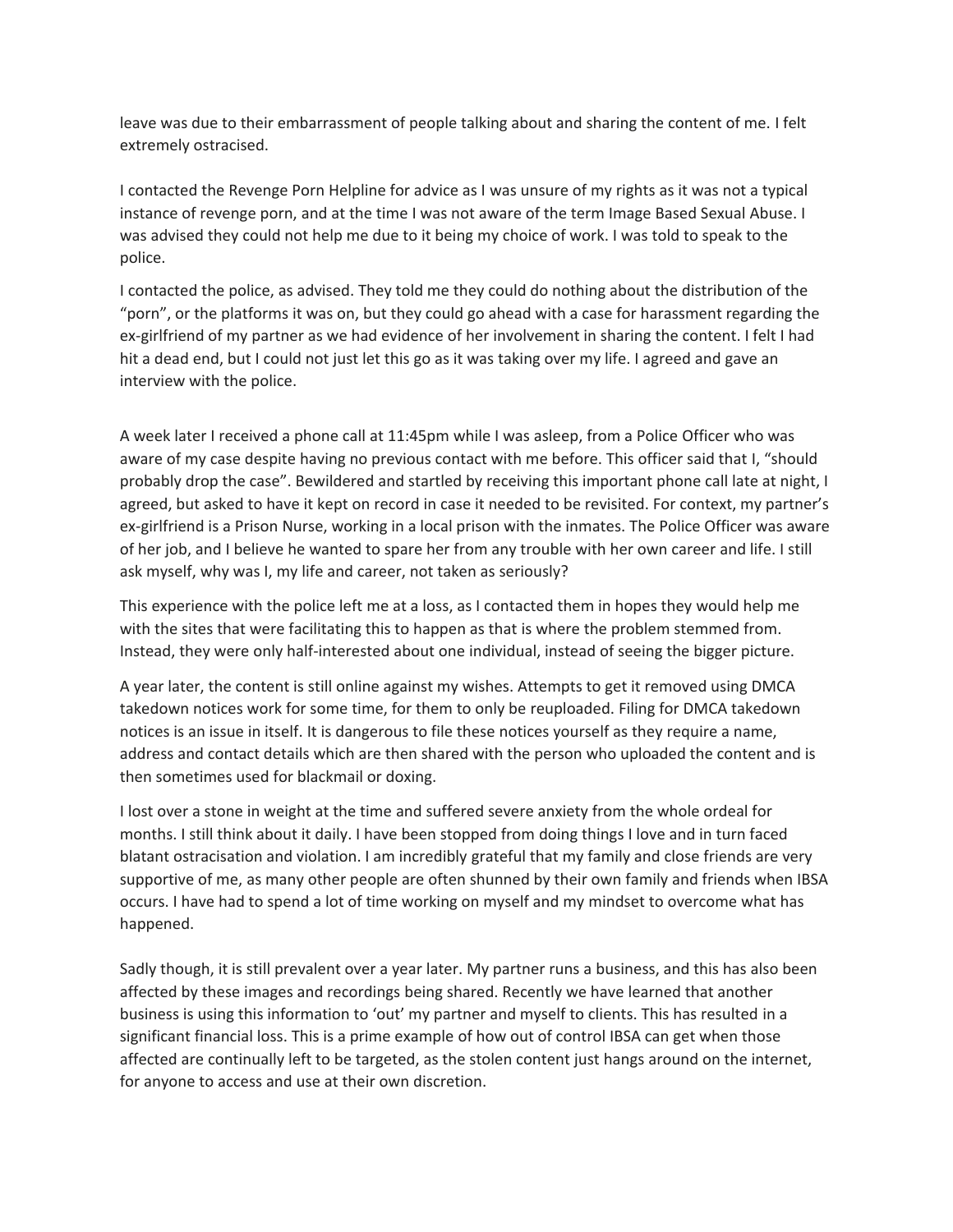The hardest part in all this was probably being told that it was my own fault as I chose to do this, so what did I expect? It is quite a juxtaposition to experience IBSA as on online sex worker. Yes, I chose to do this line of work. However, my right for choice is irrelevant when the control and consent is being taken away so easily by the perpetrators and platforms facilitating and profiting from stolen content, images and recordings.

It seems that the deeply ingrained societal shame and taboo around sex and our bodies allows some people to believe there is an automatic 'green light' to use any sexual content of an individual as a tool to attempt to ruin their life or exploit them in other ways. When I saw the images and recordings of myself, I also saw thousands of other people too. I am not the first, and I will not be the last until these views and regulations change. As time goes by the anger settles, although sadly the feeling of violation never fades.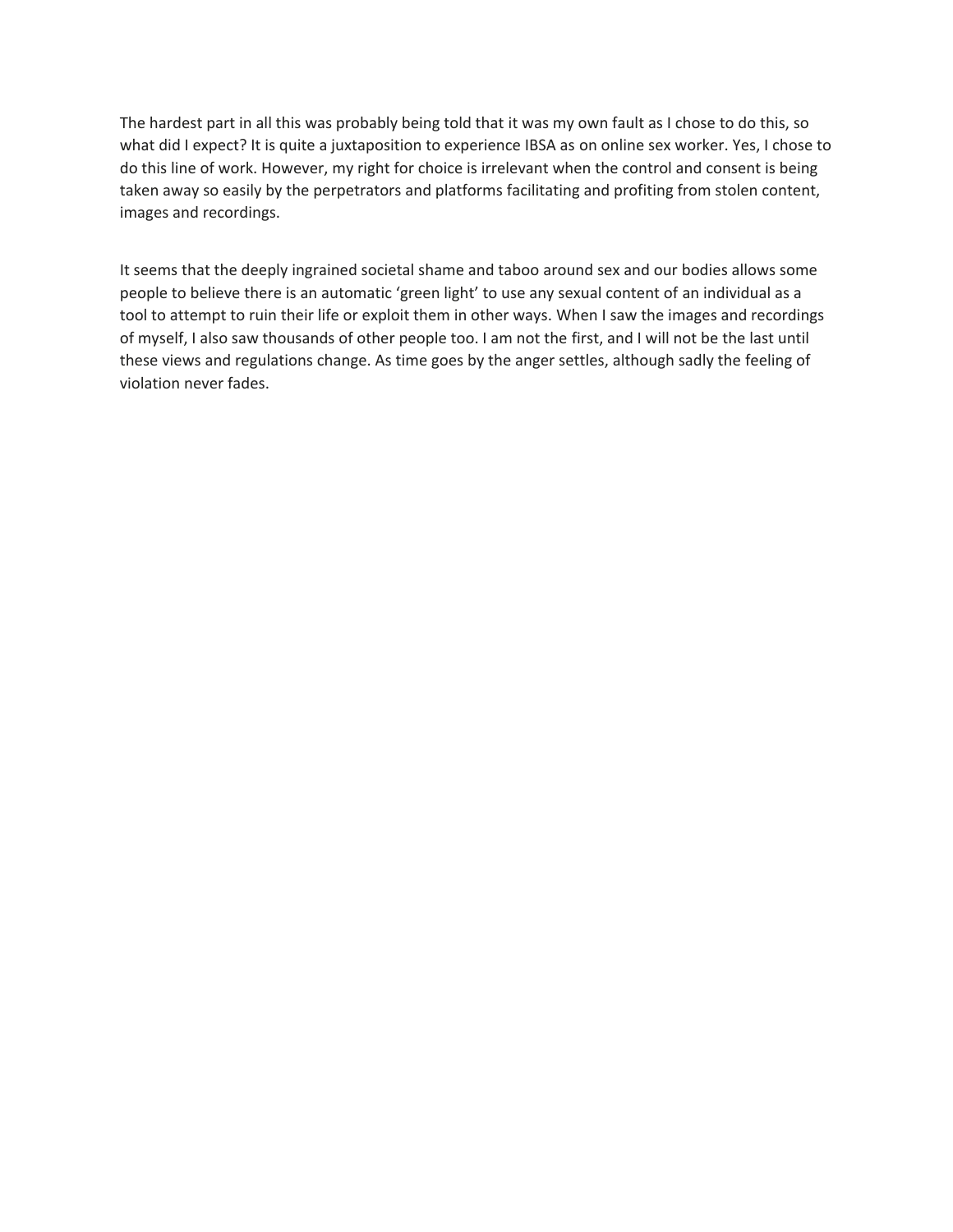#### **Annex D**

My experience of image based sexual abuse (IBSA) involved being told by by someone I knew on social media, in a kind way, that my images were on an anonymous image board platform.

I received that message when I was out on a walk with my family, and it was a horrible message to receive. You feel like your world is falling apart around you. I raced home and looked at the link to the website because I didn't have any signal where I was. I found that there were these images of me when I was 17 years old from a girls holiday. I wasn't completely nude in the images but they were provocative - in one of the photos all I had on was bikini bottoms and in another I was covering myself with a small towel which wasn't really covering everything.

Immediately, I reported it to the police and then waited for a follow up call. Because the community where I'm from, the news (and the link to the images) travelled round very quickly. I soon became aware that a lot of people that I know were impacted by this website as it categorised images by area and our area is a close-knit community. This was horrible, and it induced paranoia in me. A few other people got in touch telling me about the website which, of course, I already knew about so this was stressful because you felt like everyone was finding out about it. A couple of my friends' sisters and my friends' friends were on the website and felt very distressed.

Following my experience, I found out that the police had received 30 reports of similar experiences to mine, in one day. I then decided to try and build a WhatsApp support group so that people could gate-keep who knew and so victims weren't being harassed by multiple messages telling them they were on the website but also so we could spread and share any updates and/or information we had from the police. From here on in this testimony, I will talk about the experience that we had as a group. There were 17 of us at its peak but at the initial stages roughly 15 members of the group, victims of IBSA. Everything we have done since the group formed has been a collective decision. All of the group members were women, and a lot of the victims struggled with the emotional trauma of being an IBSA victim.

Initially the police took my case seriously but I did need to prompt them. Some of the desk officers knew people on the website and that seemed to move the investigations along more quickly because, like I said before, the community is really close and everyone knows everyone. However, the follow up call I got was just over 24 hours later, it was at 11 o'clock at night and I am a teacher so it wasn't the best time to receive a call, and the response from police was apathetic and slightly defeatist. I was told something to the effect of "with these anonymous image board sites, we don't get prosecutions and there isn't a lot we can do". This wasn't a reassuring response for victims. Some of the women in the WhatsApp group didn't even get a follow up call. Of those that did, they felt like the officer's attitude towards them was negative and victim blaming. Three of those victims filed complaints about the officer. Following this, we didn't hear a huge amount back from the police. We tried to keep each other updated when we did. Some of us were sent victim support information by the police which we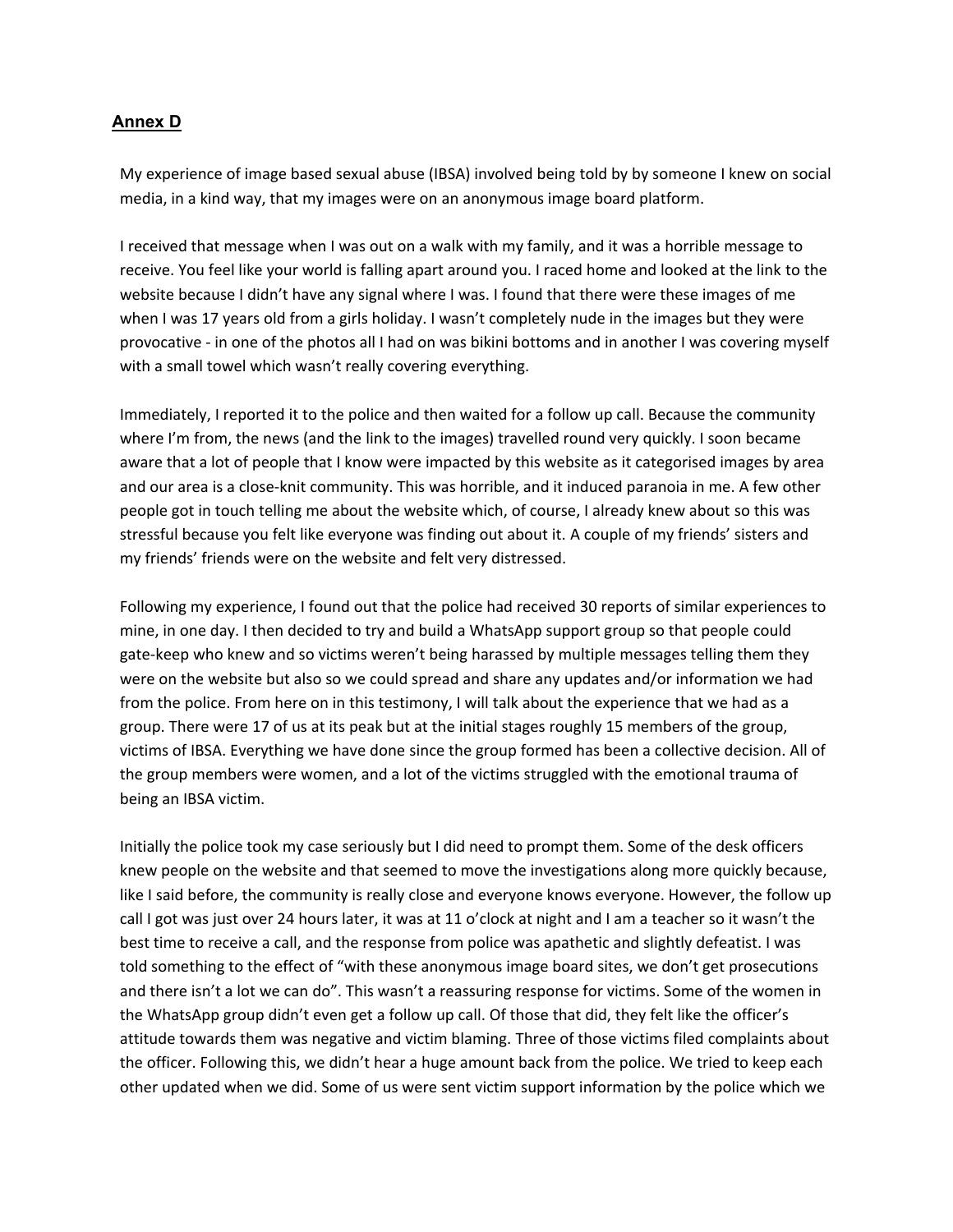shared with the group but some people in the group weren't. Some people in the group were given crime references numbers - I was because I was 17 in the images but others weren't. It was completely inconsistent and as a group we didn't feel like we were being taken seriously.

As soon as the officers found out that I was 17 in the images, I was told by the officers that they could no longer look at the website because of protection issues in relation to images of those underage. This was a huge spanner in the works because then everyone else who had reported the non consensual sharing of intimate images or filed an incident report, their investigation was cut short because some of the details (like the images of me being taken when I was a minor). This felt like a catch-22 - you report it but then someone is under 18 so the police can't look at the website. The police said there was nothing they could do to remove the images from the website. However, when we reached out to the Revenge Porn Helpline (RPHelpline), they were amazing. The RPHelpline reported the images directly to the site owner and because of their hard work, some of the images have been removed from the platform, although it has taken a while for this to happen. The police need to put more emphasis on the platforms and the sites more so than the individual.

We had more concerns as we heard nothing. Members of our group were growing more distressed so collectively we wrote a letter to the chief constable and we were able to have a meeting with the superintendent a few weeks later. We aired some of our concerns about the victim pathway and how we felt we had been let down. Ultimately, the case was closed locally and it was transferred to the regional cyber crime unit and we haven't heard anything since.

The fact that the local case was closed with no follow up investigation, none of us were interviewed after filing our original reports just shows how IBSA is not a high priority for regional police. This is of course due to budget constraints but also training limitations as well. As a group, we didn't feel there was a focus on individual perpetrators as from talking amongst ourselves in the WhatsApp group we found a link between three of the women as they had an ex-partner in common who was cautioned about this kind of behaviour when he was 16. It is therefore clear that the police didn't follow up on any lines of inquiry. Additionally, the local police officers palmed the case off to the regional team and acted as if the case wasn't their problem. The problem for us as a group was that the photos on the website were accompanied with loads of really personal information: our names, the secondary schools we had been too, where we worked currently, family relations - there was all sorts of information on there that can only be characterised by local knowledge, it is not information you can get off social media or anywhere else on the internet. This had a huge impact, we felt our safety was threatened particularly as this particular image board characterises photos by area - there is a tag for every area of the UK and beyond. It feels like perpetrators are all around you and the experience made me nervous and paranoid. I am a confident person. We didn't feel supported by the police but we also didn't feel like the law supported the police to get a prosecution either.

The law does not support victims. The focus on the individual perpetrator needs to be tighter and the motive element removed and there needs to be liability for platforms. This issue is so widespread. Like I said earlier, I am a teacher at secondary school for sixth form students and we see IBSA